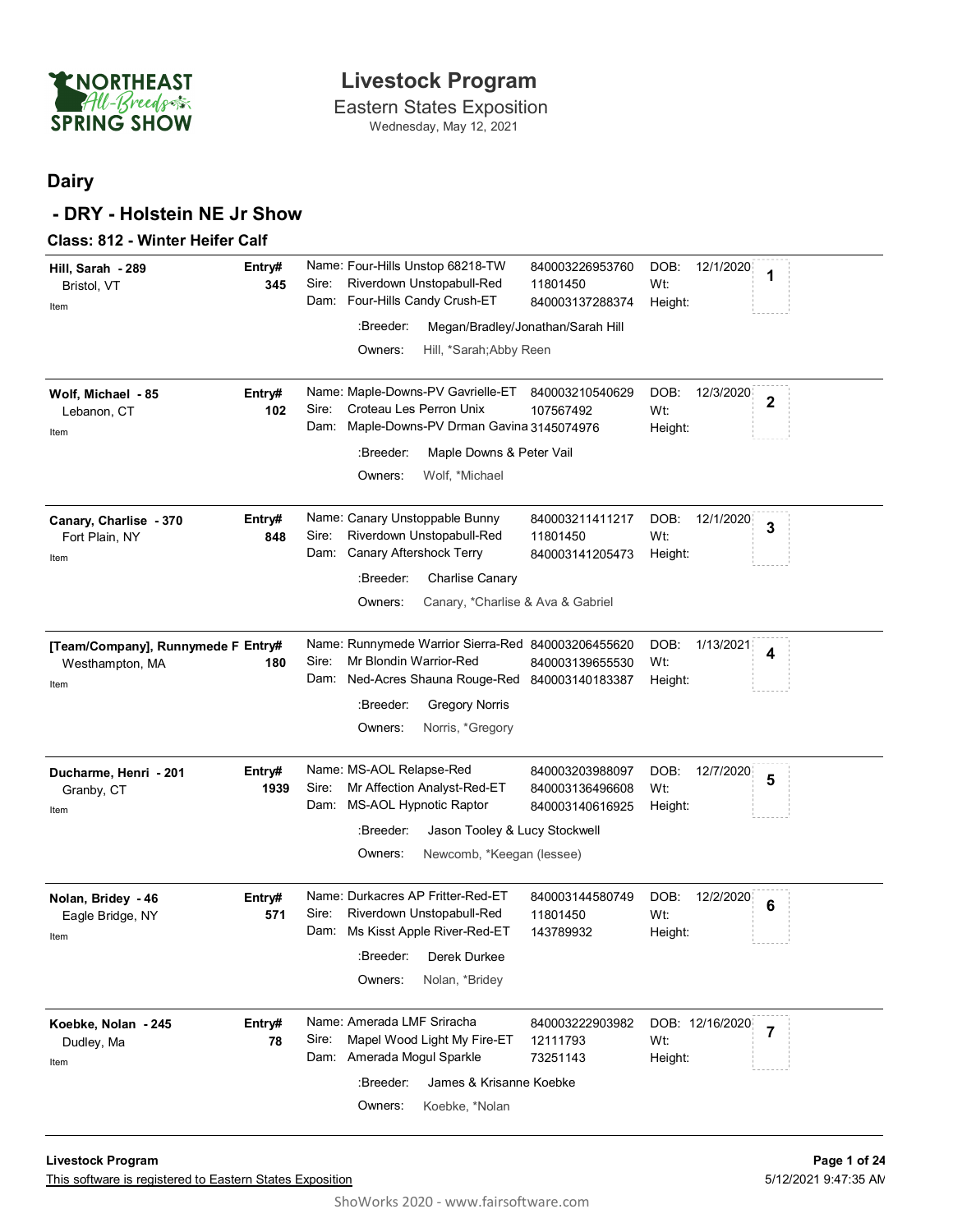| <b>ENORTHEAST</b><br>All-Breeds<br><b>SPRING SHOW</b> |                | <b>Livestock Program</b><br><b>Eastern States Exposition</b><br>Wednesday, May 12, 2021                                                                                                                                                                                                           |
|-------------------------------------------------------|----------------|---------------------------------------------------------------------------------------------------------------------------------------------------------------------------------------------------------------------------------------------------------------------------------------------------|
| Ducharme, Henri - 201<br>Granby, CT<br>Item           | Entry#<br>1938 | Name: Carpsview Altitude Echo-Red<br>DOB:<br>840003208252305<br>12/3/2020<br>8<br>Farnear Altitude-Red-ET<br>Sire:<br>840003128013348<br>Wt:<br>Carpsview Crushing Egos<br>Dam:<br>840003137867222<br>Height:<br>:Breeder:<br>Carpenter<br>Owners:<br>Newcomb, *Declan (lessee)                   |
| Merriman, Anne - 292<br>Cazenovia, NY<br>Item         | Entry#<br>493  | Name: Granny-Anne Rip Aurora-Red<br>DOB: 12/10/2020<br>840003236792665<br>9<br>Cherry H & S Rip It-Red-ET<br>Sire:<br>840003143928869<br>Wt:<br>Klinedell Hyclss Amp-Red-ET<br>Dam:<br>840003135447239<br>Height:<br>:Breeder:<br>Caitlin J Bennett<br>Owners:<br>Bennett, *Caitlin J & Carissa A |
| Poitras, Katelyn - 309<br>Brimfield, MA<br>Item       | Entry#<br>488  | Name: Whittier-Farms Moray-Red-ET<br>DOB:<br>145200349<br>12/5/2020<br>10<br>Farnear Altitude-Red-ET<br>Sire:<br>840003128013348<br>Wt:<br>Whittier-Farms Monica-Red<br>Dam:<br>144700837<br>Height:<br>:Breeder:<br><b>Todd Whittier</b><br>Owners:<br>Poitras, *Katelyn                         |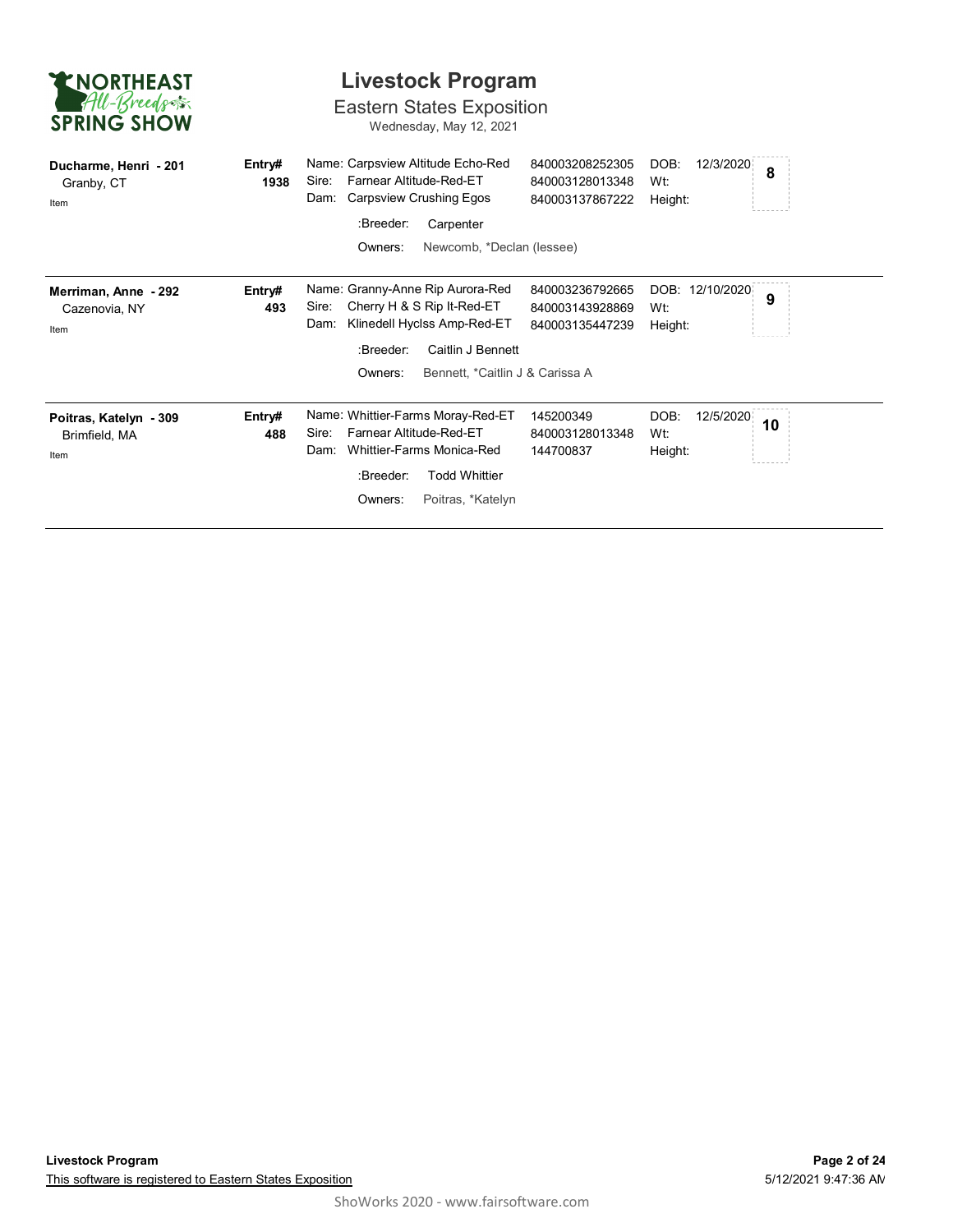

Eastern States Exposition Wednesday, May 12, 2021

#### **Class: 813 - Fall Heifer Calf**

| Canary, Ava - 147<br>fort plain, NY<br>Item                   | Entry#<br>851 | Name: Canary Doorman Ruby<br>Val-Bisson Doorman<br>Sire:<br>Dam: Canary Defender Roni<br>:Breeder:<br>Ava Canary<br>Owners:<br>Canary, *Ava & Charlise & Gabriel              | 840003211411216<br>107281711<br>840003130387978       | 9/4/2020<br>DOB:<br>1<br>Wt:<br>Height:               |
|---------------------------------------------------------------|---------------|-------------------------------------------------------------------------------------------------------------------------------------------------------------------------------|-------------------------------------------------------|-------------------------------------------------------|
| Hill, natalie I - 279<br>Greensboro, VT<br>Item               | Entry#<br>299 | Name: Ned-Acres Aristocrat Sage<br>Luck-E Aristocrat-Red<br>Sire:<br>Dam: Ned-Acres Crush Sofia<br>:Breeder:<br>Chet & Renee Baker<br>Owners:<br>Hill, *Natalie               | 840003225325473<br>840003141305454<br>840003200916415 | DOB:<br>9/3/2020<br>$\mathbf 2$<br>Wt:<br>Height:     |
| Sneller, Gerrit - 299<br>Canton, ME<br>Item                   | Entry#<br>423 | Name: Conant-Acres Altitude Flair<br>Farnear Altitude-Red-ET<br>Sire:<br>Dam: Conant-Acres Arch Frisky-ET<br>:Breeder:<br>Kaicey Conant<br>Owners:<br>Sneller, *Gerrit        | 840003224999335<br>840003128013348<br>840003136924452 | DOB:<br>9/1/2020<br>3<br>Wt:<br>Height:               |
| [Team/Company], Runnymede F Entry#<br>Westhampton, MA<br>Item | 188           | Name: Runnymede Beemer Laredo<br>Pol Butte MC Beemer-ET<br>Sire:<br>Dam: Runnymede Armani Laurel<br>Erin L Norris<br>:Breeder:<br>Owners:<br>Norris, *Gregory                 | 840003206455618<br>7525863<br>840003140953086         | DOB:<br>9/2/2020<br>4<br>Wt:<br>Height:               |
| MacDonald, Noah - 60<br>DeKalb Jct, NY<br>Item                | Entry#<br>647 | Name: Luncrest Black Rose 2251-ET<br>Riverdown Unstopabull- Red<br>Sire:<br>Dam: Ms Luncrest Allthat-1957-ET<br>Luncrest Farm LLC<br>:Breeder:<br>MacDonald, *Noah<br>Owners: | 840003215225834<br>11801450<br>840003143957802        | DOB:<br>9/2/2020<br>5<br>Wt:<br>Height:               |
| Merriman, Anne - 292<br>Cazenovia, NY<br>Item                 | Entry#<br>494 | Name: Granny-Anne Atlantis-Red<br>Cherry H & S Rip It-Red-ET<br>Sire:<br>Dam: Klinedell Hyclss Atlas-Red-ET<br>:Breeder: Caitlin J Bennett<br>Owners:<br>Bennett, *Caitlin J  | 840003217409674<br>840003143928869<br>840003135447327 | DOB:<br>9/13/2020<br>6<br>Wt:<br>Height:              |
| [Team/Company], Runnymede F Entry#<br>Westhampton, MA<br>Item | 912           | Name: Runnymede Warrior Laramie<br>Mr Blondin Warrior-Red<br>Sire:<br>Dam: Runnymede Defiant Legacy<br>:Breeder:<br>Erin L Norris<br>Owners:<br>Norris, *Gregory              | 840003206455619<br>840003139655530<br>840003140511210 | DOB:<br>9/22/2020<br>$\overline{7}$<br>Wt:<br>Height: |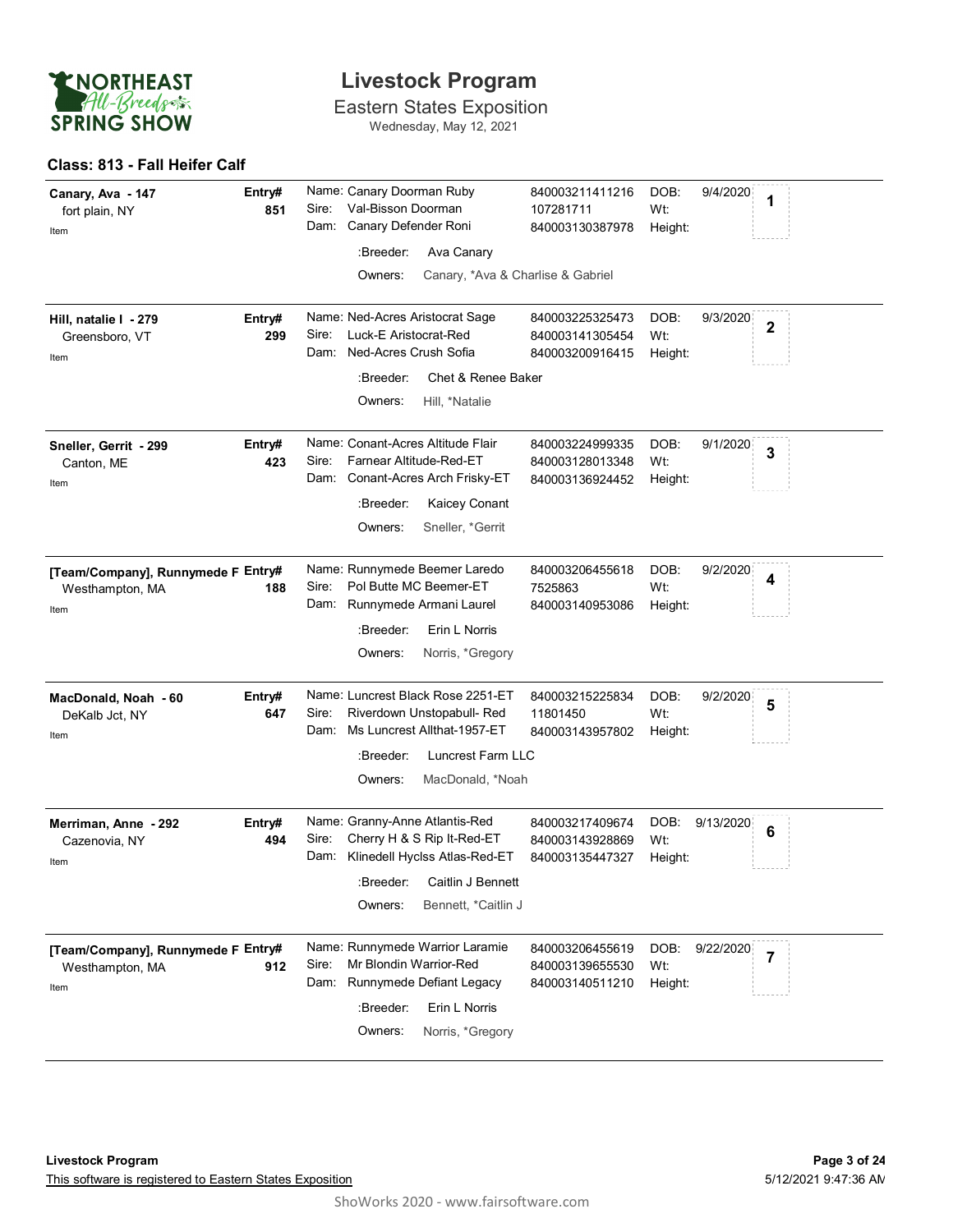

Eastern States Exposition

Wednesday, May 12, 2021

| Syme, Emily - 15<br>Broad Brook, CT<br>Item                  | Entry#<br>14  | Name: Windsorville Charlotte<br>Sire:<br>Riverdown Unstopabull-Red<br>Whittier-Farms Clevage<br>Dam:<br>:Breeder:<br>Emily Ann Syme<br>Owners:<br>Syme, *Emily Ann                                     | 840003125723493<br>11801450<br>143554974              | DOB: 10/10/2020<br>Wt:<br>Height:   | 8  |
|--------------------------------------------------------------|---------------|--------------------------------------------------------------------------------------------------------------------------------------------------------------------------------------------------------|-------------------------------------------------------|-------------------------------------|----|
| SLACK, TYLER - 157<br>Bethel, Vt<br>Item                     | Entry#<br>691 | Name: ShowBros Army Little Bird<br>Siemers Apple Army-ET<br>Sire:<br>Dam: ShowBros Diamondback Denali 840003151403662<br>:Breeder:<br>Dylan Serge Slack<br>Owners:<br>Slack, *Tyler Gary & Dylan Serge | 840003217000400<br>840003134506807                    | DOB:<br>9/11/2020<br>Wt:<br>Height: | 9  |
| McClure, Allen and Carolee - 34 Entry#<br>Hobart, NY<br>Item | 773           | Name: Mac-Mara Moovin Tabby<br>Lindenright Moovin-ET<br>Sire:<br>Mac-Mara Armani Tessa<br>Dam:<br>:Breeder:<br>Donald McEvoy<br>Owners:<br>McClure, *Lance D                                           | 840003210065084<br>128737743<br>143383266             | DOB:<br>9/1/2020<br>Wt:<br>Height:  | 10 |
| Wilson, Sierra - 120<br>Bridgewater, CT<br>Item              | Entry#<br>168 | Name: Tollgate Monterey Piper<br>View-Home Monterey<br>Sire:<br>Dam: Tollgate Dempsey Puravida<br>:Breeder:<br>Kirsten Davenport<br>Owners:<br>Wilson, *Sierra                                         | 840003228922537<br>69087180<br>840003200006777        | DOB: 10/17/2020<br>Wt:<br>Height:   | 11 |
| Shaw, Cynthia - 134<br>Oxford, MA<br>Item                    | Entry#<br>534 | Name: Shaw-Farm Hot Cappuccino<br>Sire:<br><b>Bryhill AltaHotshot-ET</b><br>Dam: Whittier-Farms Lambda Cybil<br><b>Robert Shaw</b><br>:Breeder:<br>Owners:<br>Shaw, *Robert                            | 840003203571144<br>108559119<br>144655696             | DOB:<br>9/20/2020<br>Wt:<br>Height: | 12 |
| Shaw, Cynthia - 134<br>Oxford, MA<br>Item                    | Entry#<br>532 | Name: Shaw-Farm CB Emmy<br>Oh-River-Syc Crushabull-ET<br>Sire:<br>Dam: Shaw-Farm Loveman Evie<br>:Breeder:<br>Cynthia Shaw<br>Owners:<br>Shaw, *Cynthia                                                | 840003203571143<br>840003135145001<br>840003203571141 | DOB:<br>9/20/2020<br>Wt:<br>Height: | 13 |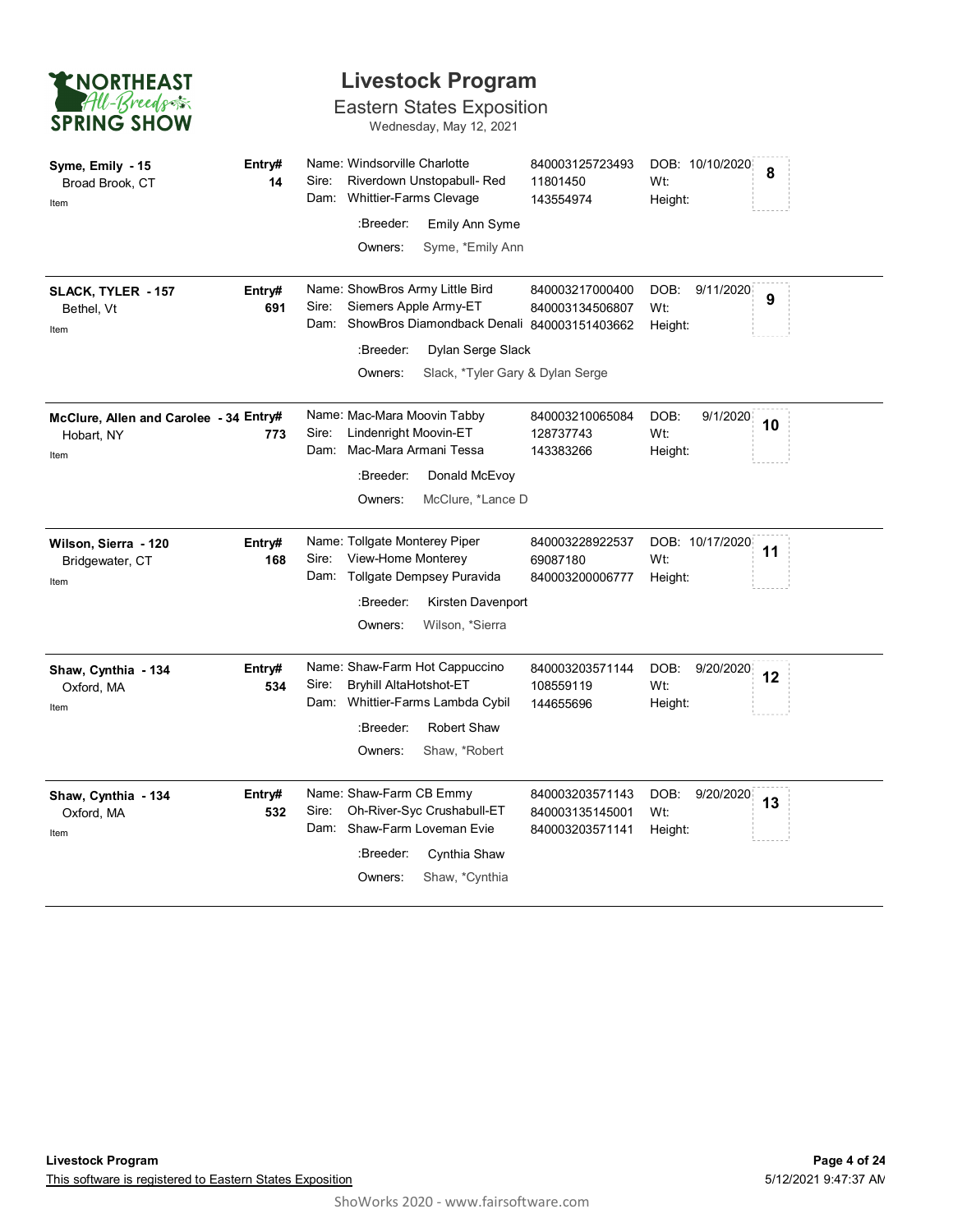

Eastern States Exposition Wednesday, May 12, 2021

#### **Class: 814 - Sumr Yrlng Heifer**

| [Team/Company], Fairmont LLC Entry#<br>East Montpelier, VT<br>Item | 756           | Sire:<br>Dam: | Name: Ms Denver Ruthless<br><b>Brenland Denver</b><br>Hez BO Atwood Ruth-ET                                            |                                                        | 840003215077246<br>12074893<br>840003128590655                                             | DOB:<br>Wt:<br>Height: | 6/1/2020  | 1              |               |
|--------------------------------------------------------------------|---------------|---------------|------------------------------------------------------------------------------------------------------------------------|--------------------------------------------------------|--------------------------------------------------------------------------------------------|------------------------|-----------|----------------|---------------|
|                                                                    |               |               | :Breeder:<br>Owners:                                                                                                   | Hall, *Isabel                                          | Fairmont LLC & Isabel Hall & T&S Abbo                                                      |                        |           |                | Res Jr Champ. |
| Foster, Ashlynn - 28<br>Bridport, VT<br>Item                       | Entry#<br>462 | Sire:         | Name: Arethusa Master Lila<br>Golden-Oaks Master-ET<br>Dam: Arethusa CG Lilac<br>:Breeder:<br>Owners:                  | Arethusa Farm<br>Foster, *Ashlynn                      | 840003127012209<br>840003139216917<br>840003137803064                                      | DOB:<br>Wt:<br>Height: | 6/3/2020  | $\mathbf 2$    |               |
| Livingston, Karissa - 276<br>New Haven, VT<br>Item                 | Entry#<br>273 | Sire:         | Name: Everywind Tipperary-Red-TW<br>Cycle Mcgucci Jordy-Red<br>Dam: Everywind Cal Flanagan-Red<br>:Breeder:<br>Owners: | Livingston, *Karissa                                   | 840003208637189<br>840003131666411<br>840003201712470<br>Robin Severy & Karissa Livingston | DOB:<br>Wt:<br>Height: | 7/2/2020  | 3              |               |
| [Team/Company], Runnymede F Entry#<br>Westhampton, MA<br>Item      | 913           | Sire:<br>Dam: | Name: Runnymede Warrior Ruth-Red<br>Mr Blondin Warrior-Red<br>Don-Sim Daniel Raelynn<br>:Breeder:<br>Owners:           | <b>Gregory Norris</b><br>Norris, *Gregory & Austin     | 840003206455617<br>840003139655530<br>144434705                                            | DOB:<br>Wt:<br>Height: | 6/26/2020 | 4              |               |
| Thygesen, Keenan - 84<br>Tunbridge, VT<br>Item                     | Entry#<br>334 | Sire:         | Name: Howacres America Legendairy<br>Luck-E America 684-ET<br>Dam: Ernest-Anthony M Lucille-ET<br>:Breeder:<br>Owners: | Keenan Thygesen<br>Thygesen, *Keenan                   | 145054706<br>72186883<br>144715334                                                         | DOB:<br>Wt:<br>Height: | 7/6/2020  | 5              |               |
| SLACK, TYLER - 157<br>Bethel, Vt<br>Item                           | Entry#<br>692 | Sire:         | Name: ShowBros Warrior Trix-Red<br>Mr Blondin Warrior-Red-ET<br>Dam: Long-Brook Advent Dapple<br>:Breeder:<br>Owners:  | Tyler Gary Slack<br>Slack, *Tyler Gary & Dylan Serge   | 840003217000399<br>840003139655530<br>139408908                                            | DOB:<br>Wt:<br>Height: | 6/1/2020  | 6              |               |
| Bullard, Elizabeth - 253<br>Turner, ME<br>Item                     | Entry#<br>142 | Sire:<br>Dam: | Name: Brigeen Rapid Rival-ET<br>ST Gen R-Haze Rapid-ET<br>:Breeder:<br>Owners:                                         | Brigeen Farms Inc<br>Bullard, *Sydney; Reeve Twitchell | 840003126953109<br>840003132352752<br>Brigeen Doorman A Rolene-ET 840003127754098          | DOB:<br>Wt:<br>Height: | 6/3/2020  | $\overline{7}$ |               |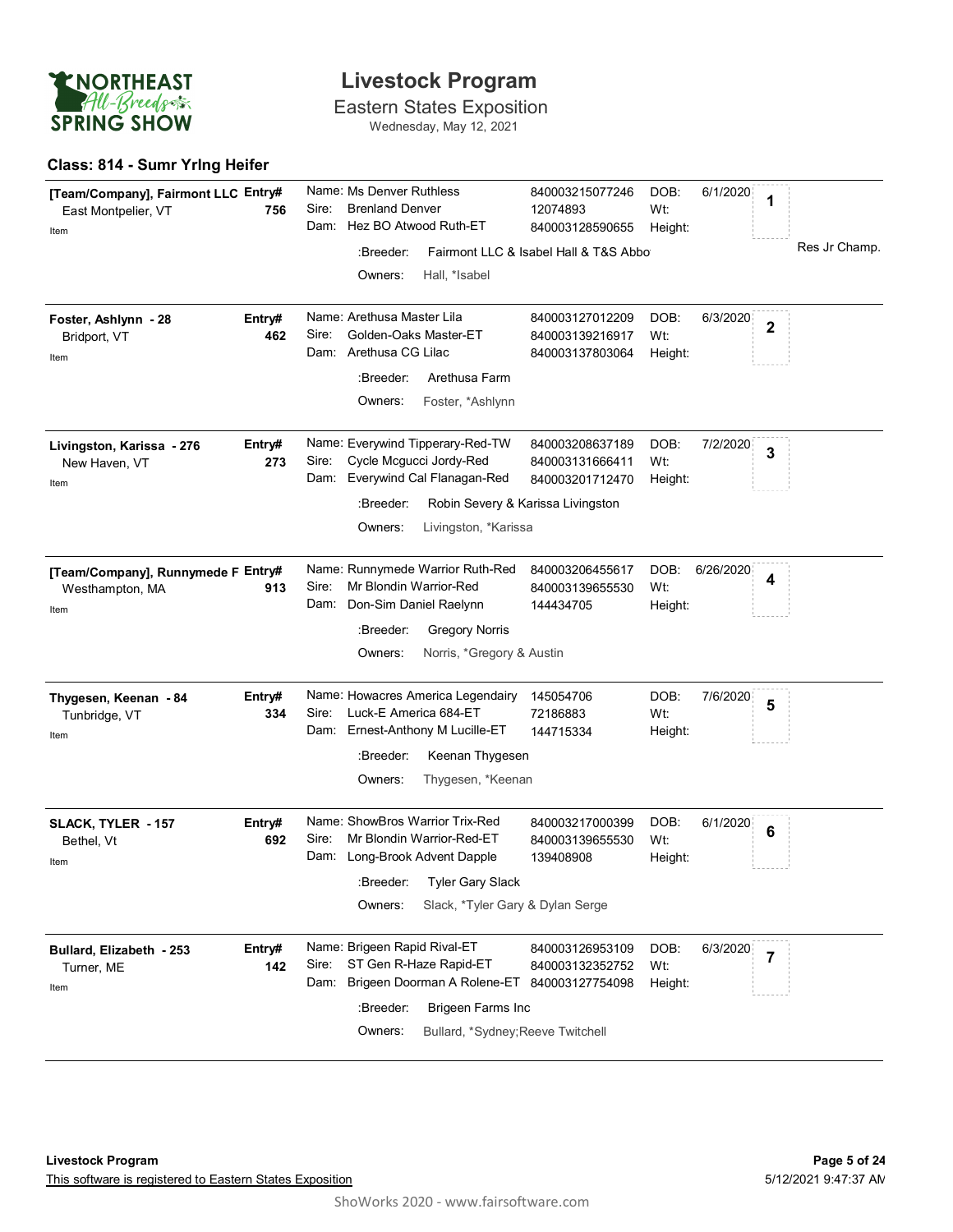

Eastern States Exposition Wednesday, May 12, 2021

#### **Class: 815 - Spring Yrlng Heifer**

| Hill, Sarah - 289<br>Bristol, VT<br>Item       | Entry#<br>349 | Name: Four-Hills Artist Oprah<br>Stone-Front Artist-ET<br>Sire:<br>Four-Hills Corv Oprah 6126<br>Dam:<br>:Breeder:<br>Sarah Hill<br>Owners:<br>Hill, *Sarah                        | 840003211637779<br>840003136876946<br>840003126756349 | DOB:<br>3/3/2020<br>1<br>Wt:<br>Height:                       | HM Jr Champ. |
|------------------------------------------------|---------------|------------------------------------------------------------------------------------------------------------------------------------------------------------------------------------|-------------------------------------------------------|---------------------------------------------------------------|--------------|
| Bullard, Elizabeth - 253<br>Turner, ME<br>Item | Entry#<br>136 | Name: Brigeen Sidekick Reta-ET<br>Sire:<br><b>Walnutlawn Sidekick</b><br>Brigeen Atwood Regina-ET<br>Dam:<br>:Breeder:<br>Brigeen Farms Inc<br>Owners:<br>Twitchell, *Reeve        | 840003210965410<br>12508113<br>72575718               | DOB:<br>3/2/2020<br>$\overline{\mathbf{2}}$<br>Wt:<br>Height: |              |
| Thygesen, Keenan - 84<br>Tunbridge, VT<br>Item | Entry#<br>335 | Name: Fairmont Avalan A La Mod-ET<br>Dymentholm Mr App Avalanche-11957107<br>Sire:<br>Dam: VT-Pond-View Gold April-ET<br>:Breeder:<br>Fairmont LLC<br>Owners:<br>Thygesen, *Keenan | 840003208993590<br>141456597                          | DOB:<br>3/14/2020<br>3<br>Wt:<br>Height:                      |              |
| Syme, Emily - 15<br>Broad Brook, CT<br>Item    | Entry#<br>15  | Name: Windsorville Jordy Cannoli<br>Cycle Mcgucci Jordy - Red<br>Sire:<br>Dam: Windsorville Candycane<br>:Breeder:<br>Emily Ann Syme<br>Owners:<br>Syme, *Emily Ann                | 840003125723492<br>840003131666411<br>840003125723490 | DOB:<br>3/20/2020<br>4<br>Wt:<br>Height:                      |              |
| Wolf, Michael - 85<br>Lebanon, CT<br>Item      | Entry#<br>100 | Name: Retso Sidekick Charlene-ET<br>Sire:<br>Walnutlawn Sidekick<br><b>Butlerview Doorman Camo-ET</b><br>Dam:<br><b>Brian Oster</b><br>:Breeder:<br>Wolf, *Michael<br>Owners:      | 69708187<br>12508113<br>303177493                     | DOB:<br>3/3/2020<br>5<br>Wt:<br>Height:                       |              |
| Putman, James - 256<br>Heuvelton, NY<br>Item   | Entry#<br>162 | Name: Midas-Touch Effortless-ET<br>Sire:<br>Our Favorite Undenied-ET<br>Dam: Oakfield Gold Chip Evita-ET<br>:Breeder:<br>Midas Touch<br>Owners:<br>Putman, *Loren K                | 840003202768479<br>840003125220760<br>840003127422391 | DOB:<br>3/1/2020<br>$6\phantom{1}6$<br>Wt:<br>Height:         |              |
| Bullard, Elizabeth - 253<br>Turner, ME<br>Item | Entry#<br>134 | Name: Brigeen Royalcrush Gertie<br>Eclipse Royalcrush-ET<br>Sire:<br>Brigeen M SS Gigi 2987-ET<br>Dam:<br>:Breeder:<br>Sydney Bullard<br>Owners:<br>Bullard, *Sydney               | 840003126953088<br>2001234<br>840003140282772         | DOB:<br>5/4/2020<br>$\overline{7}$<br>Wt:<br>Height:          |              |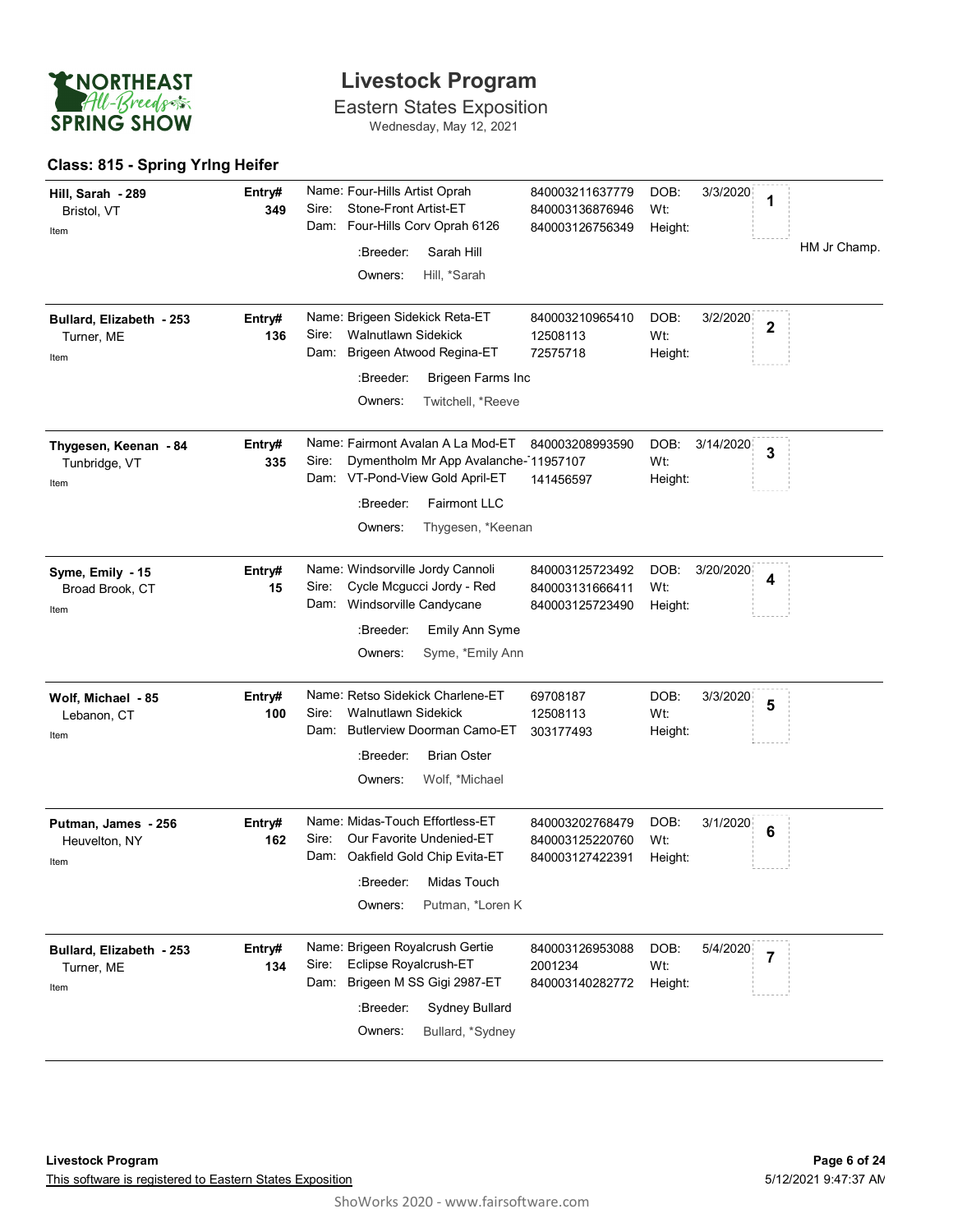

Eastern States Exposition

Wednesday, May 12, 2021

| Daly, Robert - 386<br>Danbury, CT<br>Item | Entrv#<br>870 | Dam: Taylwind 909 | Name: Tayl-Wind Magic Angel Soft<br>Sire: S-S-I Modesty Magictouch-ET | 840003209822531<br>840003131003438<br>840003143975767 | Wt:<br>Heiaht: | $DOB: 3/19/2020$ 8 | --------- |  |
|-------------------------------------------|---------------|-------------------|-----------------------------------------------------------------------|-------------------------------------------------------|----------------|--------------------|-----------|--|
|                                           |               | :Breeder:         | Glenn Taylor                                                          |                                                       |                |                    |           |  |
|                                           |               | Owners:           | Daly, *Robert                                                         |                                                       |                |                    |           |  |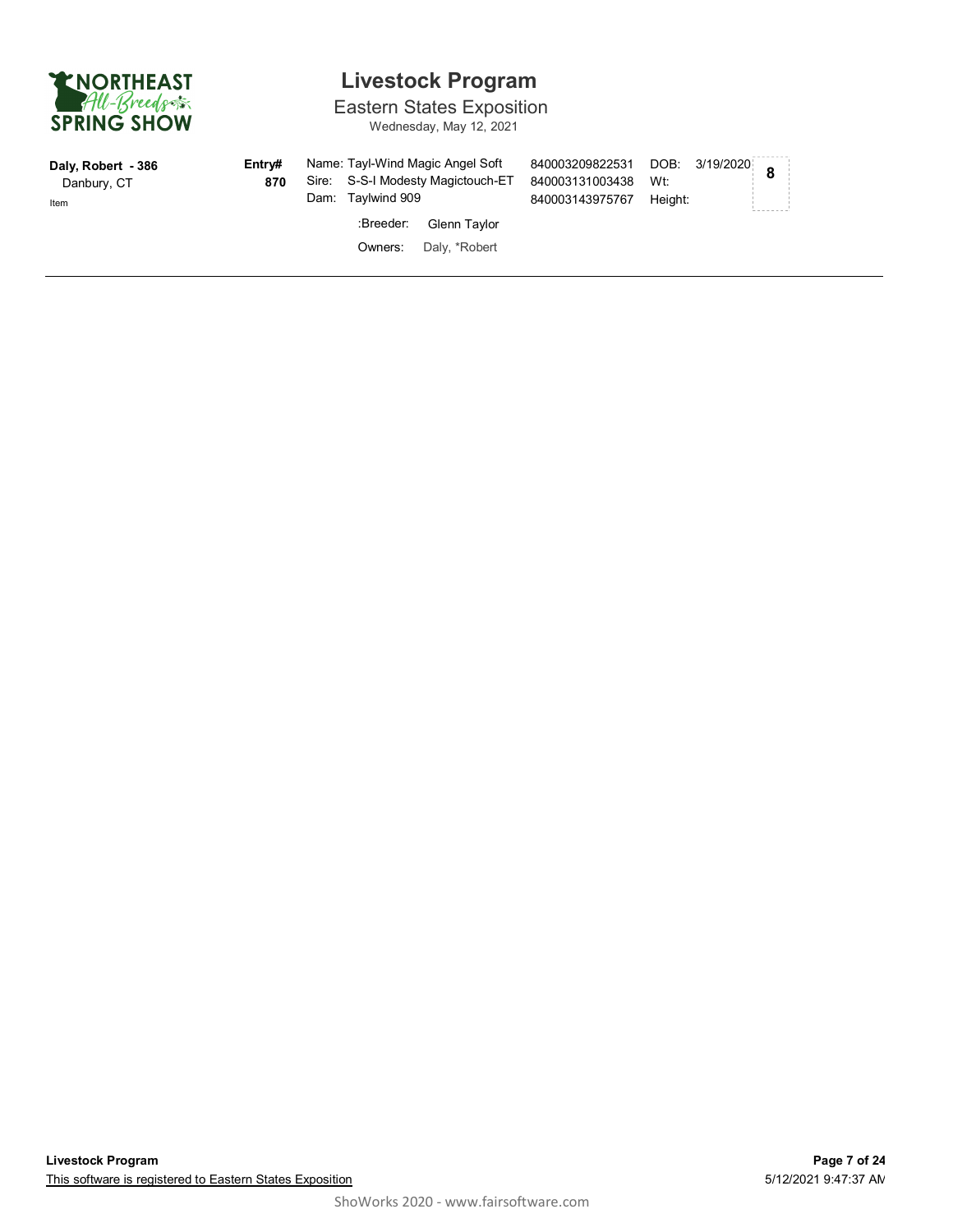

Eastern States Exposition Wednesday, May 12, 2021

#### **Class: 816 - Winter Yrlng Heifer**

| Bullard, Elizabeth - 253<br>Turner, ME<br>Item       | Entry#<br>140 | Name: Brigeen Dropkick MG 3900-ET<br>Progenesis Dropkick-ET<br>Sire:<br>Dam: Brigeen M SS Gigi 2987-ET<br>:Breeder:<br><b>Sydney Bullard</b>                         | 840003210965366<br>12452135<br>840003140282772                                              | DOB: 12/22/2019<br>1<br>Wt:<br>Height:                         |
|------------------------------------------------------|---------------|----------------------------------------------------------------------------------------------------------------------------------------------------------------------|---------------------------------------------------------------------------------------------|----------------------------------------------------------------|
|                                                      |               | Owners:<br>Bullard, *Sydney; Reeve Twitchell                                                                                                                         |                                                                                             |                                                                |
| Wolf, Michael - 85<br>Lebanon, CT<br>Item            | Entry#<br>579 | Name: Woodmansees Tstorm Treva-ET3207027811<br>Sire:<br><b>Blondin Thunder Storm-ET</b><br>Dam: Cowtown Thoroughbred-ET                                              | 110296922<br>70699957                                                                       | DOB:<br>12/2/2019<br>$\overline{\mathbf{2}}$<br>Wt:<br>Height: |
|                                                      |               | :Breeder:<br>Clark Woodmansee<br>Owners:<br>Wolf, *Michael                                                                                                           |                                                                                             |                                                                |
| Hoffman, Carter - 330<br>East Montpelier, VT<br>Item | Entry#<br>601 | Name: Buck-N-Say Alt Liberty-Red<br>Sire:<br><b>BBM CP Altitude-Red-ET</b><br>Dam: VT-Pond-View A Lynn-Red<br>R, C, B & H Hoffman<br>:Breeder:<br>Owners:            | 840003209086721<br>70684472<br>144530317<br>Hoffman, *Ryder & Carter &; Blakelee & Harrison | DOB:<br>1/20/2020<br>3<br>Wt:<br>Height:                       |
| SLACK, TYLER - 157<br>Bethel, Vt<br>Item             | Entry#<br>693 | Name: Grand-Hill Jordy Blue<br>Cycle Mcgucci Jordy-Red<br>Sire:<br>Dam: Bernice<br>Renee & Chet Baker                                                                | 840003200916428<br>840003131666411<br>840003200916412                                       | DOB: 12/15/2019<br>4<br>Wt:<br>Height:                         |
|                                                      |               | :Breeder:<br>Owners:<br>Slack, *Tyler Gary & Dylan Serge                                                                                                             |                                                                                             |                                                                |
| Koebke, Curtis - 236<br>dudley, MA<br>Item           | Entry#<br>830 | Name: Ms-AOL Jordy Reuben-Red-ET 840003203988055<br>Cycle McGucci Jordy-Red<br>Sire:<br>Dam: Miss Roxys Recovery-Red                                                 | 840003131666411<br>141367082                                                                | DOB: 12/10/2019<br>5<br>Wt:<br>Height:                         |
|                                                      |               | :Breeder:<br>Jason R Tooley & Lucy Stockwell<br>Owners:<br>Koebke, *Curtis                                                                                           |                                                                                             |                                                                |
| Bullard, Elizabeth - 253<br>Turner, ME<br>Item       | Entry#<br>132 | Name: Brigeen Dropkick MG 3897-ET<br>Sire:<br>Progenesis Dropkick-ET<br>Dam: Brigeen M SS Gigi 2987-ET<br>:Breeder:<br>Sydney Bullard<br>Owners:<br>Bullard, *Sydney | 840003210965363<br>12452135<br>840003140282772                                              | DOB: 12/18/2019<br>$6\phantom{1}6$<br>Wt:<br>Height:           |
| Longest, Ashley - 226<br>Granby, Ct<br>Item          | Entry#<br>474 | Name: Arethusa Awesome Lexxus<br>Luck-E Awesome-Red<br>Sire:<br>Dam: Arethusa Seaver Lexxus<br>:Breeder:<br>Arethusa Farm<br>Owners:<br>Longest, *Ashley             | 840003210910907<br>72186769<br>840003137803015                                              | DOB: 12/23/2019<br>$\overline{7}$<br>Wt:<br>Height:            |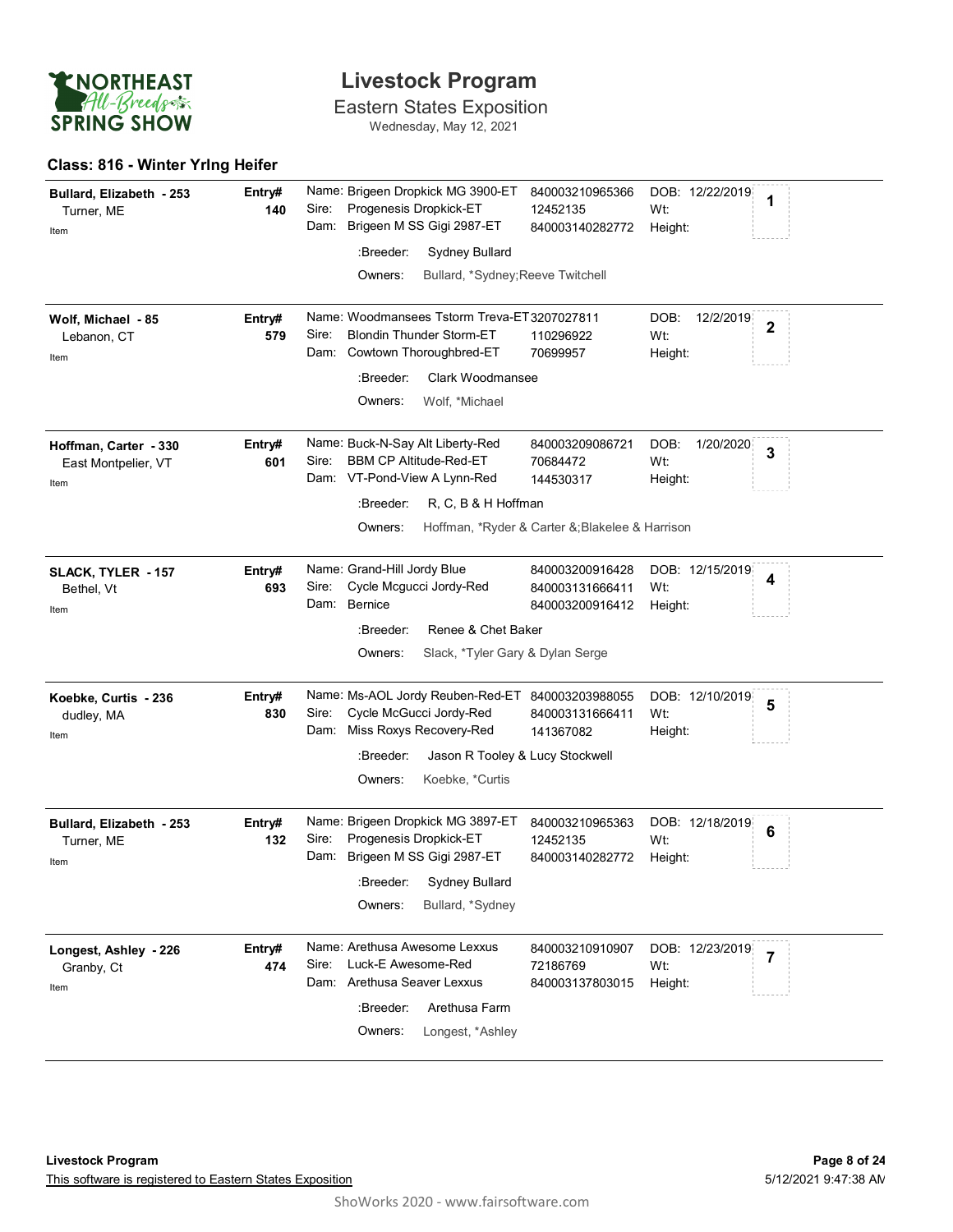

# **Livestock Program**

Eastern States Exposition

Wednesday, May 12, 2021

| Wilson, Sierra - 120<br>Bridgewater, CT<br>Item | Entrv#<br>165 | Name: Harrington Rager Indiana<br>Sire: Ri-Val-Re Rager-Red<br>Dam: Thorncrest Maxwell Ivory |                  | 840003150804032 DOB: 2/19/2020 8<br>72353457<br>144150771 | Wt:<br>Height: | -------- |
|-------------------------------------------------|---------------|----------------------------------------------------------------------------------------------|------------------|-----------------------------------------------------------|----------------|----------|
|                                                 |               | :Breeder:                                                                                    | Margaret H Brady |                                                           |                |          |
|                                                 |               | Owners:                                                                                      | Wilson, *Sierra  |                                                           |                |          |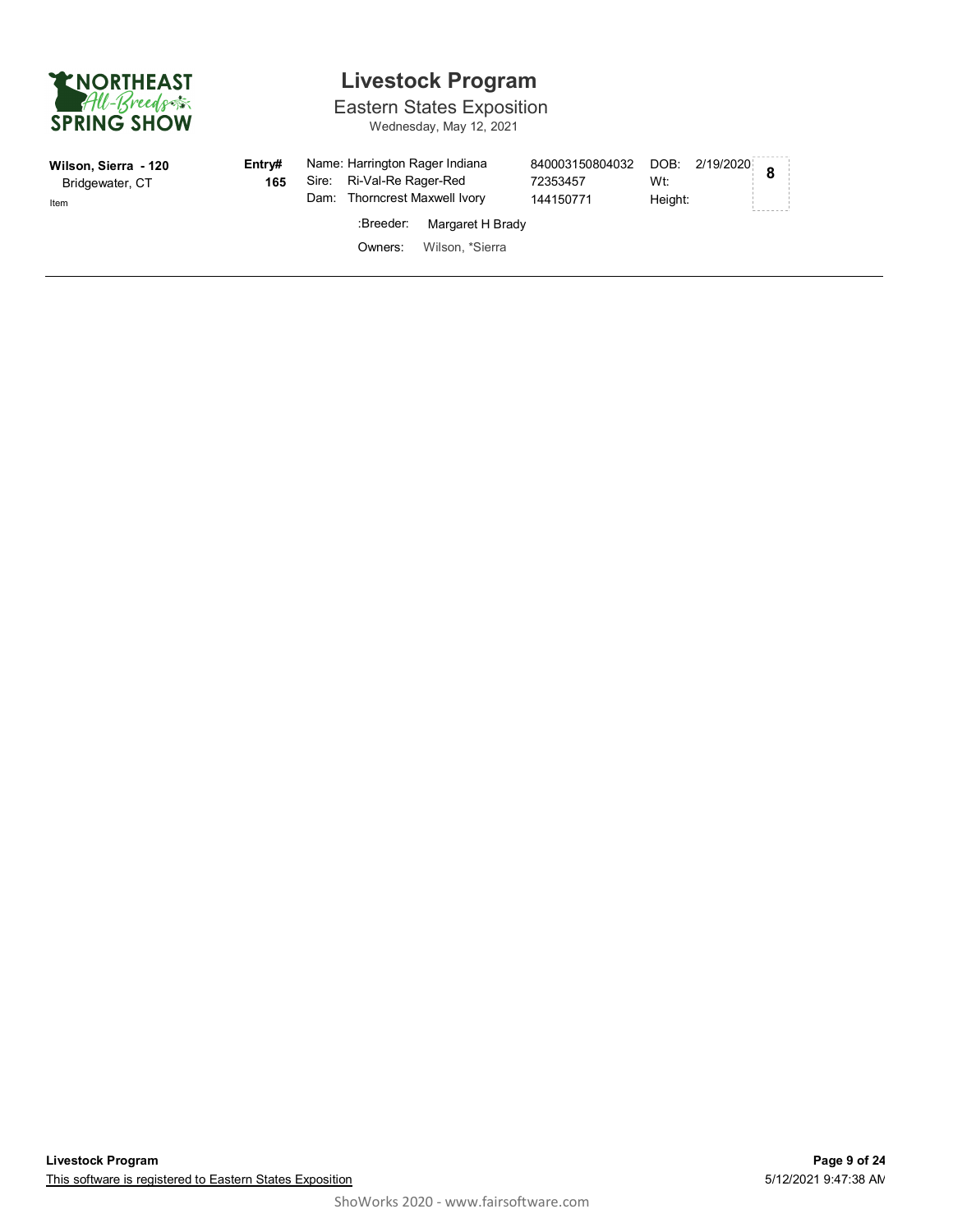

Eastern States Exposition Wednesday, May 12, 2021

#### **Class: 817 - Fall Yrlng Heifer**

| [Team/Company], Runnymede F Entry#<br>Westhampton, MA<br>914<br>Item      | Name: Runnymede Jordy Miami-Red<br>Cycle Mcgucci Jordy-Red<br>Sire:<br>JW-Aghamora Malibu-Red<br>Dam:<br>:Breeder:<br><b>Gregory Norris</b><br>Owners:<br>Norris, *Gregory  | 840003206455615<br>840003131666411<br>143884927       | DOB:<br>9/2/2019<br>1<br>Wt:<br>Height:                       | Jr Champ. |
|---------------------------------------------------------------------------|-----------------------------------------------------------------------------------------------------------------------------------------------------------------------------|-------------------------------------------------------|---------------------------------------------------------------|-----------|
| Entry#<br>Decker, Madeline - 312<br>490<br>Wantage, NJ<br>Item            | Name: Miss Jacoby Beets<br>Cycle Doorman Jacoby<br>Sire:<br>Dam: Benstream Altitude Balty                                                                                   | 840003201259424<br>840003013914006<br>840003201259424 | DOB:<br>9/2/2019<br>$\overline{\mathbf{2}}$<br>Wt:<br>Height: |           |
|                                                                           | :Breeder:<br>Madeline Decker & Jason Swarts<br>Owners:<br>Decker, *Madeline; Jason Swarts                                                                                   |                                                       |                                                               |           |
| [Team/Company], Fairmont LLC Entry#<br>East Montpelier, VT<br>751<br>Item | Name: Fairmont Crushabull Lu-ET<br>OH-River-Syc Crushabull-ET<br>Sire:<br>Dam: VT-Pond-View Atwood Lady-ET 141962513<br>:Breeder:<br>Fairmont LLC & Isabel Hall             | 840003209086446<br>840003135145001                    | DOB:<br>9/7/2019<br>3<br>Wt:<br>Height:                       |           |
| Entry#<br>Thygesen, Keenan - 84<br>336<br>Tunbridge, VT<br>Item           | Owners:<br>Hall, *Isabel<br>Name: Howacres Undenied Hotstuff<br>Sire:<br>Our-Favorite Undenied-ET<br>Dam: Pineland Jacoby Highlight                                         | 144918399<br>840003125220760<br>840003140420976       | DOB: 10/27/2019<br>4<br>Wt:<br>Height:                        |           |
|                                                                           | :Breeder:<br>Keenan Thygesen<br>Thygesen, *Keenan<br>Owners:                                                                                                                |                                                       |                                                               |           |
| Entry#<br>SLACK, TYLER - 157<br>694<br>Bethel, Vt<br>Item                 | Name: ShowBros DB Deja Vu<br>Mr D Apple Diamondback<br>Sire:<br>Dam: RobethH Atwood Bamboo<br>:Breeder:<br>Dylan Serge Slack<br>Slack, *Tyler Gary & Dylan Serge<br>Owners: | 840003151403665<br>840003013721049<br>74418406        | DOB:<br>9/29/2019<br>5<br>Wt:<br>Height:                      |           |
| [Team/Company], Runnymede F Entry#<br>185<br>Westhampton, MA<br>Item      | Name: Runnymede Diamond Luxury<br>Mr D Apple Diamondback<br>Sire:<br>Runnymede Defiant Legacy<br>Dam:<br>Erin L Norris<br>:Breeder:<br>Owners:<br>Norris, *Gregory          | 840003206455616<br>840003013721049<br>840003140511210 | DOB:<br>9/3/2019<br>6<br>Wt:<br>Height:                       |           |
| Entry#<br>Shaw, Cynthia - 134<br>530<br>Oxford, MA<br>Item                | Name: Shaw-Farm DE Echo<br>Peak AltaDateline-ET<br>Sire:<br>Watch-Hill Atwood Elouise<br>Dam:<br>:Breeder:<br>Cynthia Shaw<br>Owners:<br>Shaw, *Cynthia                     | 840003203571142<br>840003140986372<br>840003136681851 | DOB: 10/15/2019<br>$\overline{7}$<br>Wt:<br>Height:           |           |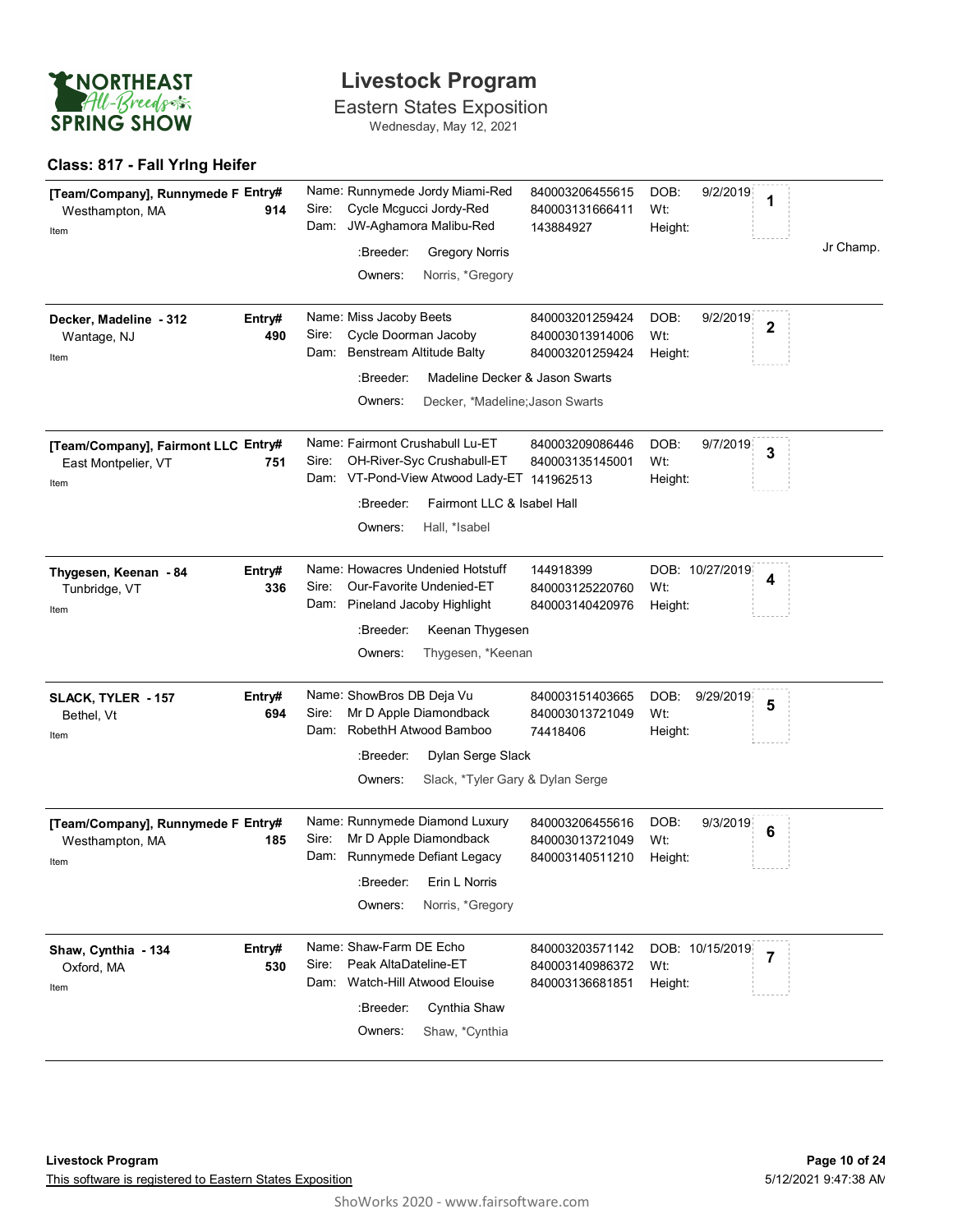

Eastern States Exposition Wednesday, May 12, 2021

#### **Class: 818 - Uncalved Jr Two Year Old Heifer**

| Koebke, Curtis - 236<br>dudley, MA<br>Item    | Entry#<br>79  | Name: Pineyvale Lovepotion<br>Riverdown Unstopabull-Red<br>Sire:<br>Dam: Pineyvale Armani Lovejoy                                            | 144861512<br>11801450<br>143917863                                                | DOB:<br>Wt:<br>Height: | 7/20/2019 |   |
|-----------------------------------------------|---------------|----------------------------------------------------------------------------------------------------------------------------------------------|-----------------------------------------------------------------------------------|------------------------|-----------|---|
|                                               |               | Allen L & Carolee McClure<br>:Breeder:<br>Koebke. *Curtis<br>Owners:                                                                         |                                                                                   |                        |           |   |
| Foster, Hannah - 251<br>Wakefield, RI<br>Item | Entry#<br>122 | Name: Ms Jordy Margarita-Red<br>Sire: Cycle McGucci Jordy-Red<br>Ms Avalanche Marmara-Red<br>Dam:<br>:Breeder:<br>Owners:<br>Foster, *Hannah | 144821149<br>840003131666411<br>144411463<br>Glad Rae/C Umbel/T Whittier/C&J Hill | DOB:<br>Wt:<br>Height: | 6/2/2019  | 2 |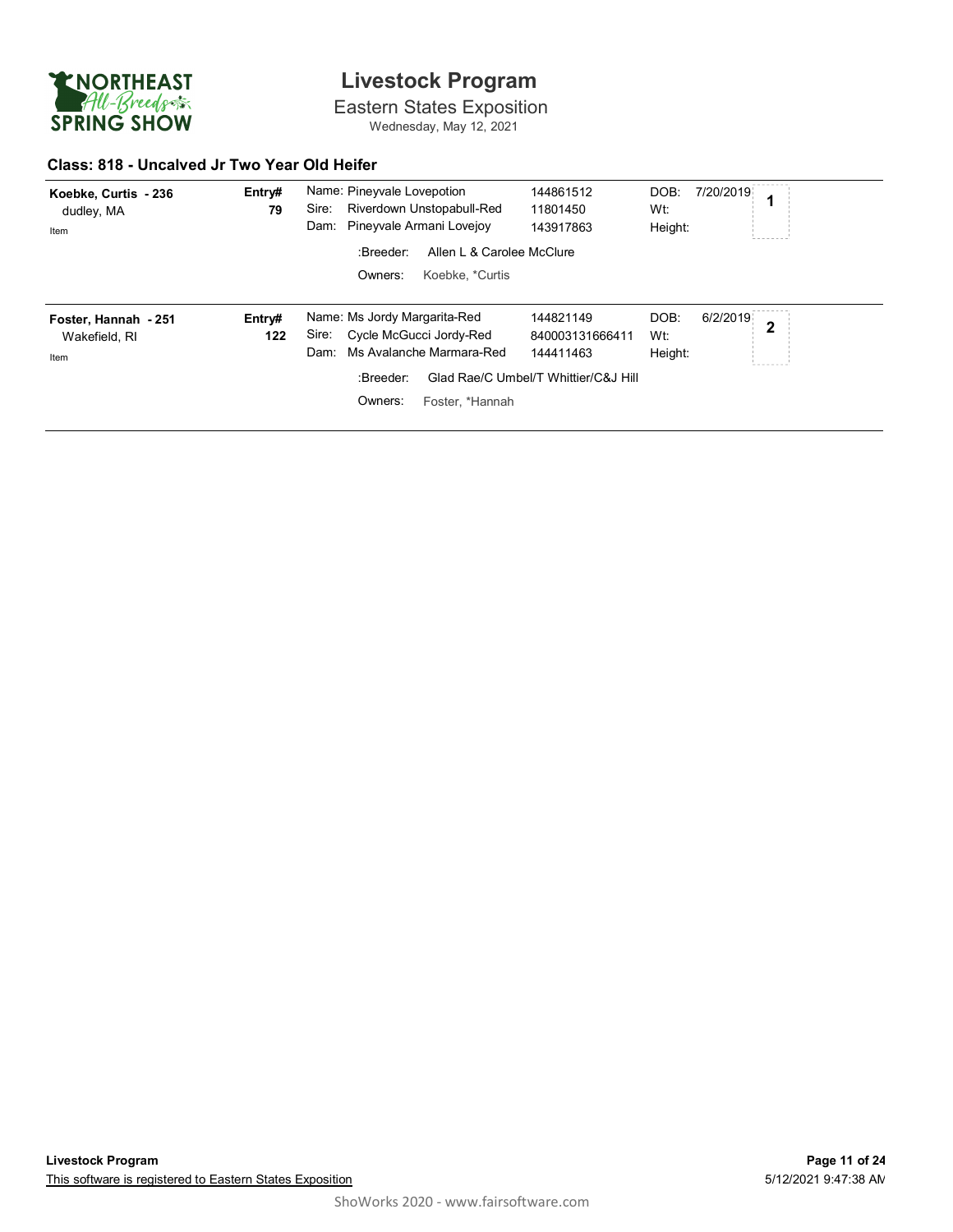

Eastern States Exposition Wednesday, May 12, 2021

#### **Class: 824 - Jr Best Three Females**

| Bullard, Elizabeth - 253<br>Turner, ME<br>Item                | Entry#<br>1940 | Name: Entry<br>Sire:<br>Dam: |           |                                  | DOB:<br>Wt:<br>Height: | $\mathbf 1$                 |
|---------------------------------------------------------------|----------------|------------------------------|-----------|----------------------------------|------------------------|-----------------------------|
|                                                               |                |                              | :Breeder: |                                  |                        |                             |
|                                                               |                |                              | Owners:   | Bullard, *Sydney                 |                        |                             |
| [Team/Company], Runnymede F Entry#<br>Westhampton, MA<br>Item | 179            | Name: Entry<br>Sire:<br>Dam: |           |                                  | DOB:<br>Wt:<br>Height: | $\overline{\mathbf{2}}$     |
|                                                               |                |                              | :Breeder: |                                  |                        | Prem Brdr & Exh/Heifer Show |
|                                                               |                |                              | Owners:   | Norris, *Gregory                 |                        |                             |
| SLACK, TYLER - 157<br>Bethel, Vt<br>Item                      | Entry#<br>709  | Name: Entry<br>Sire:<br>Dam: |           |                                  | DOB:<br>Wt:<br>Height: | 3                           |
|                                                               |                |                              | :Breeder: |                                  |                        |                             |
|                                                               |                |                              | Owners:   | Slack, *Tyler Gary & Dylan Serge |                        |                             |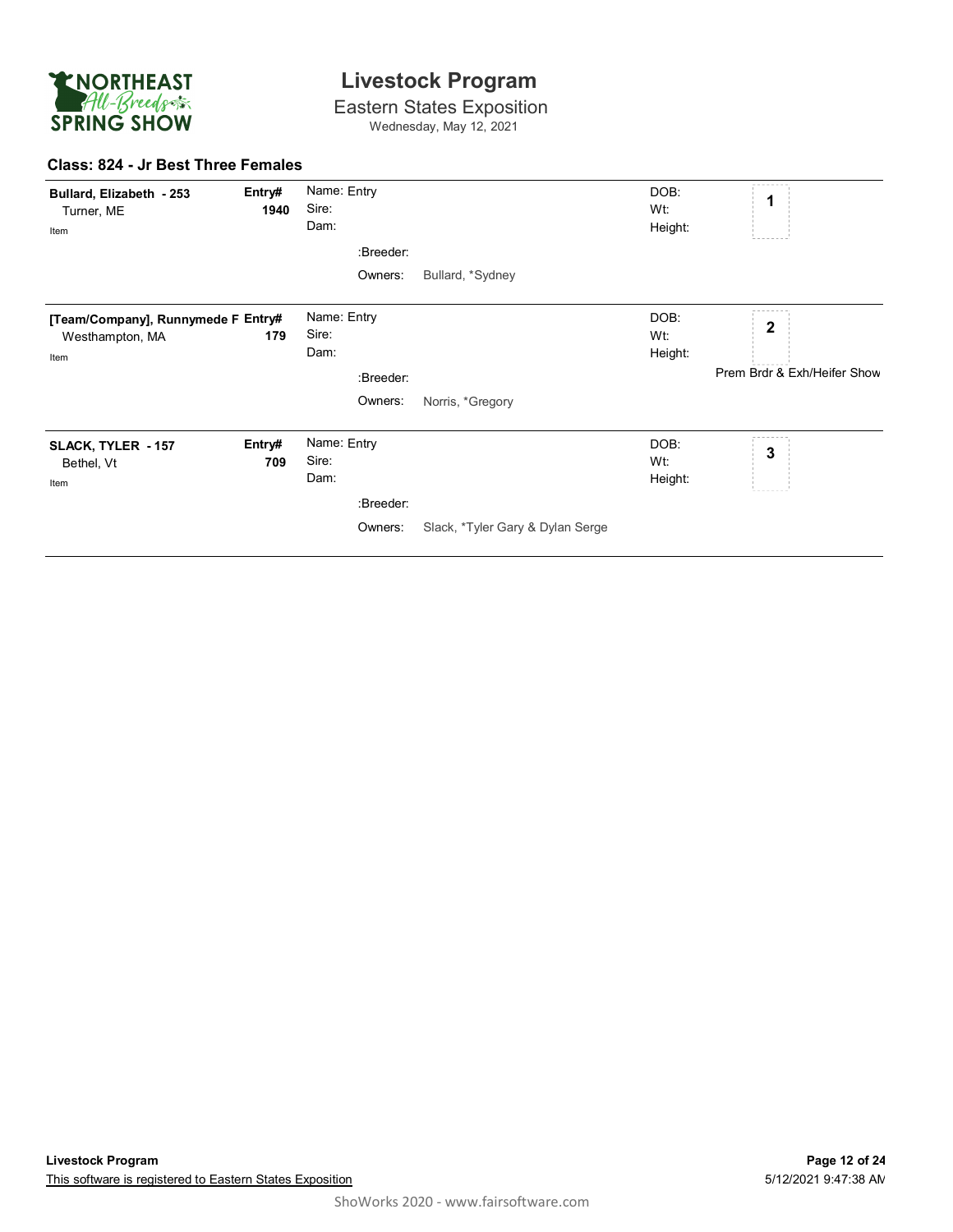

Eastern States Exposition Wednesday, May 12, 2021

#### **Class: 830 - Jr Two Year Old Cow**

| [Team/Company], Fairmont LLC Entry#<br>East Montpelier, VT<br>Item | 744           | Name: Fairmont Raptor Solo-ET<br>840003203211362<br>DOB:<br>3/19/2019<br>1<br><b>Blondin Raptor</b><br>Sire:<br>110296854<br>Wt:<br>Dam:<br>Craigcrest Rejoices Sidney-ET<br>11651940<br>Height:<br>Int & HM Grand Champ & BU<br>:Breeder:<br><b>Fairmont LLC</b>                     |  |
|--------------------------------------------------------------------|---------------|---------------------------------------------------------------------------------------------------------------------------------------------------------------------------------------------------------------------------------------------------------------------------------------|--|
|                                                                    |               | Hall, *Isabel<br>Owners:                                                                                                                                                                                                                                                              |  |
| Bigelow, Taylor - 80<br>WILLSBORO, NY<br>Item                      | Entry#<br>379 | Name: Trev-Lea DB Party Rock<br>DOB:<br>3/2/2019<br>3201523739<br>$\overline{\mathbf{2}}$<br>Mr D Apple Diamondback<br>Sire:<br>Wt:<br>3013721049<br>Marsh-Vue Alchemy Pixie-Red<br>Dam:<br>142162514<br>Height:<br>:Breeder:<br><b>Trevor Bigelow</b><br>Owners:<br>Bigelow, *Trevor |  |
| Merriman, Anne - 292<br>Cazenovia, NY<br>Item                      | Entry#<br>492 | Name: Liddleholme Jordy Mila-ET<br>DOB:<br>840003203988130<br>3/1/2019<br>3<br>Cycle McGucci Jordy-Red<br>Sire:<br>840003131666411<br>Wt:<br>Team Durham Morgan-ET<br>Dam:<br>63391983<br>Height:<br>:Breeder:<br>Adam John Liddle<br>Owners:<br>Bennett, *Caitlin J                  |  |
| Schneider, Danny - 13<br>Morris, CT<br>Item                        | Entry#<br>69  | Name: FODF Hypnotic Eleanor<br>DOB:<br>840003208473229<br>4/28/2019<br>4<br>Mr Hotstuffs Hypnotic-ET<br>Sire:<br>840003012554421<br>Wt:<br>Watch-Hill DBack Elvira<br>Dam:<br>840003142920899<br>Height:<br>Daniel Schneider<br>:Breeder:<br>Schneider, *Daniel<br>Owners:            |  |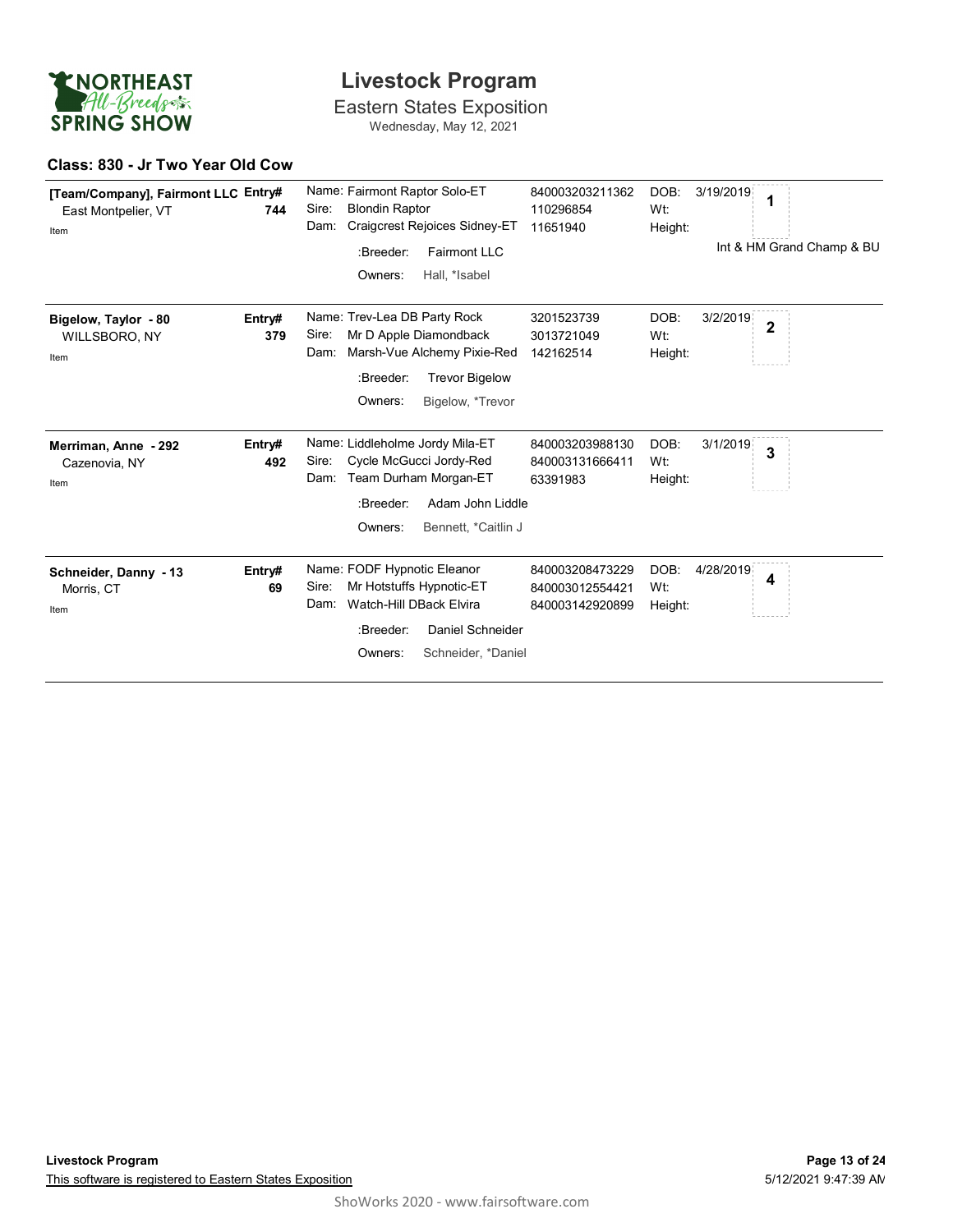

Eastern States Exposition Wednesday, May 12, 2021

#### **Class: 831 - Sr Two Year Old Cow**

| Bullard, Elizabeth - 253<br>Turner, ME<br>Item               | Entry#<br>138 | Name: Brigeen Humblnkind M87 Gigi<br>Cookiecutter Humblenkind-ET<br>Sire:<br>Brigeen M SS Gigi 2987-ET<br>Dam:<br>:Breeder:<br><b>Brigeen Farms Inc</b><br>Owners:<br>Bullard, *Sydney; Reeve Twitchell | 840003202771210<br>840003130915852<br>840003140282772                          | DOB: 12/11/2018<br>Wt:<br>Height:   | 1<br>HM Int Champ & BU |
|--------------------------------------------------------------|---------------|---------------------------------------------------------------------------------------------------------------------------------------------------------------------------------------------------------|--------------------------------------------------------------------------------|-------------------------------------|------------------------|
| Bullard, Elizabeth - 253<br>Turner, ME<br>Item               | Entry#<br>811 | Name: Brigeen Sidekick I Rolande<br><b>Walnutlawn Sidekick</b><br>Sire:<br>Brigeen Incredibull Rolande<br>Dam:<br>:Breeder:<br>Brigeen Farms Inc<br>Owners:<br>Bullard, *Sydney                         | 84003202771202<br>12508113<br>840003140282793                                  | DOB:<br>12/1/2018<br>Wt:<br>Height: | $\overline{2}$         |
| Bigelow, Taylor - 80<br>WILLSBORO, NY<br>Item                | Entry#<br>377 | Name: Trev-Lea Atwood Deena<br>Sire:<br>Maple-Downs-I GW Atwood-ET 8956379<br>Dam: Kay-Bean Shamrock Danica<br>:Breeder:<br><b>Trevor Bigelow</b><br>Owners:<br>Bigelow, *Trevor                        | 3201532738<br>69552715                                                         | DOB:<br>1/12/2019<br>Wt:<br>Height: | 3<br>Premier Breeder.  |
| McClure, Allen and Carolee - 34 Entry#<br>Hobart, NY<br>Item | 776           | Name: Pineyvale Twizzle Rip<br>All Nure Twizzle<br>Sire:<br>Pineyvale Corey Ricochet<br>Dam:<br>:Breeder:<br>McClure, *Daniel<br>Owners:                                                                | 144756584<br>33990420670<br>143625843<br>Allen & Carolee McClure & Dave & Caro | DOB:<br>1/26/2019<br>Wt:<br>Height: | 4                      |
| Poitras, Katelyn - 309<br>Brimfield, MA<br>Item              | Entry#<br>478 | Name: Whittier-Farms Monica-Red<br>Sire:<br>Riverdown Unstopabull-Red<br>Dam: Whittier-AM Madonna-Red<br>:Breeder:<br><b>Todd Whittier</b><br>Owners:<br>Poitras, *Katelyn                              | 144700837<br>11801450<br>142240357                                             | DOB:<br>12/7/2018<br>Wt:<br>Height: | 5                      |
| Foster, Hannah - 251<br>Wakefield, RI<br>Item                | Entry#<br>144 | Name: Cedar-Rail Gold Halo- ET<br>Sire:<br>Braedale Goldwyn<br>Dam: Cedar-Rail BWML Hooray<br>:Breeder:<br>Casey Wolf<br>Foster, *Hannah<br>Owners:                                                     | 144766095<br>10705608<br>140019427                                             | DOB:<br>12/3/2018<br>Wt:<br>Height: | 6                      |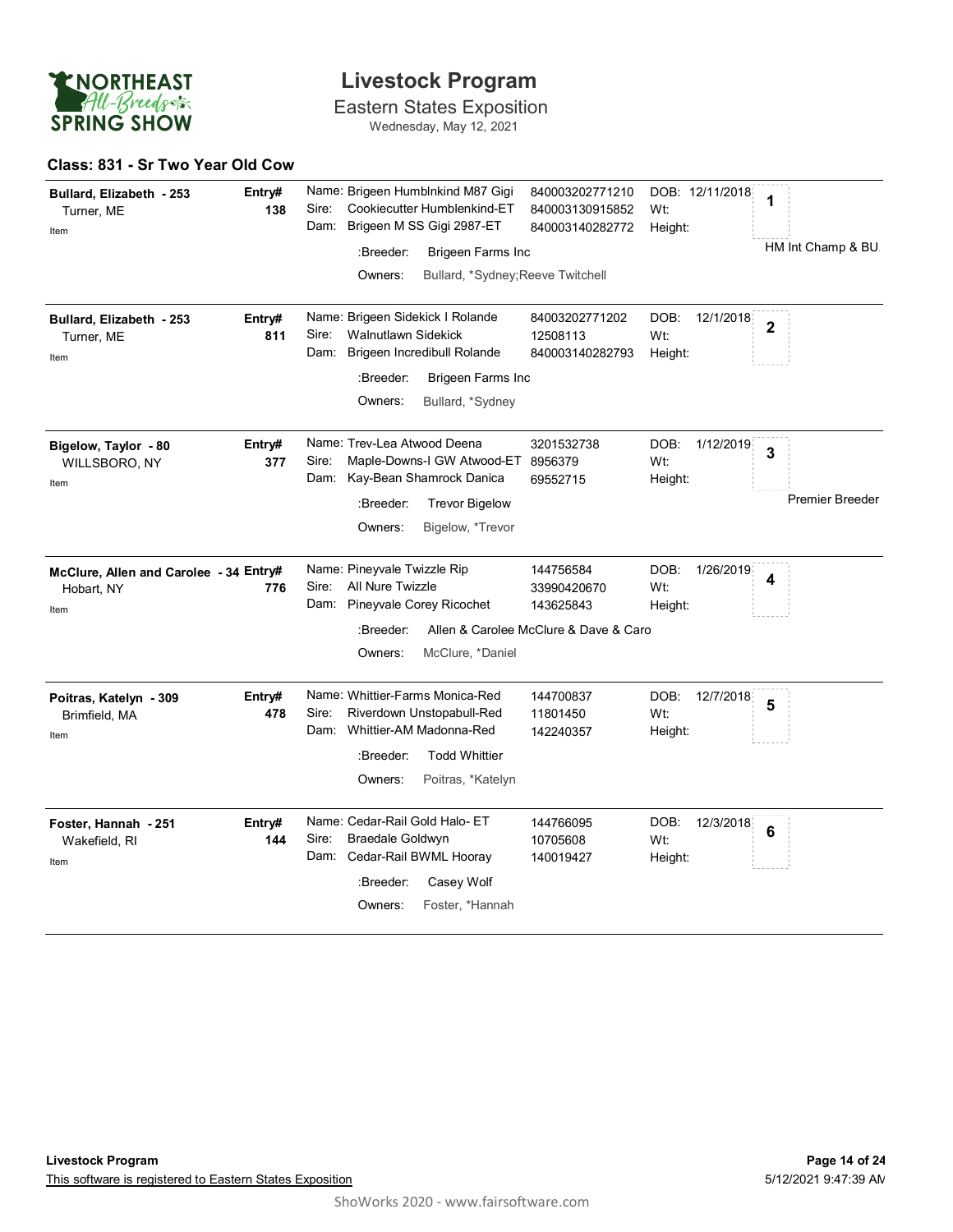

Eastern States Exposition Wednesday, May 12, 2021

#### **Class: 832 - Jr Three Year Old Cow**

| Clark, Greg, Marcia & Brooke -: Entry#<br>666<br>Cornish Flat, NH<br>Item | Name: Milk&Honey A Mariska Red-ET 840003147224013 DOB: 3/15/2018<br>Dymentholm Mr App Avalanche-1157107<br>Sire:<br>Kulp-Dale Real Maria Red-ET<br>Dam:<br>70805569 | Wt:<br>Height:     |
|---------------------------------------------------------------------------|---------------------------------------------------------------------------------------------------------------------------------------------------------------------|--------------------|
|                                                                           | :Breeder:<br>CLF Inc                                                                                                                                                | Res Int Champ & BU |
|                                                                           | Clark, *Lailah & Johnathon<br>Owners:                                                                                                                               |                    |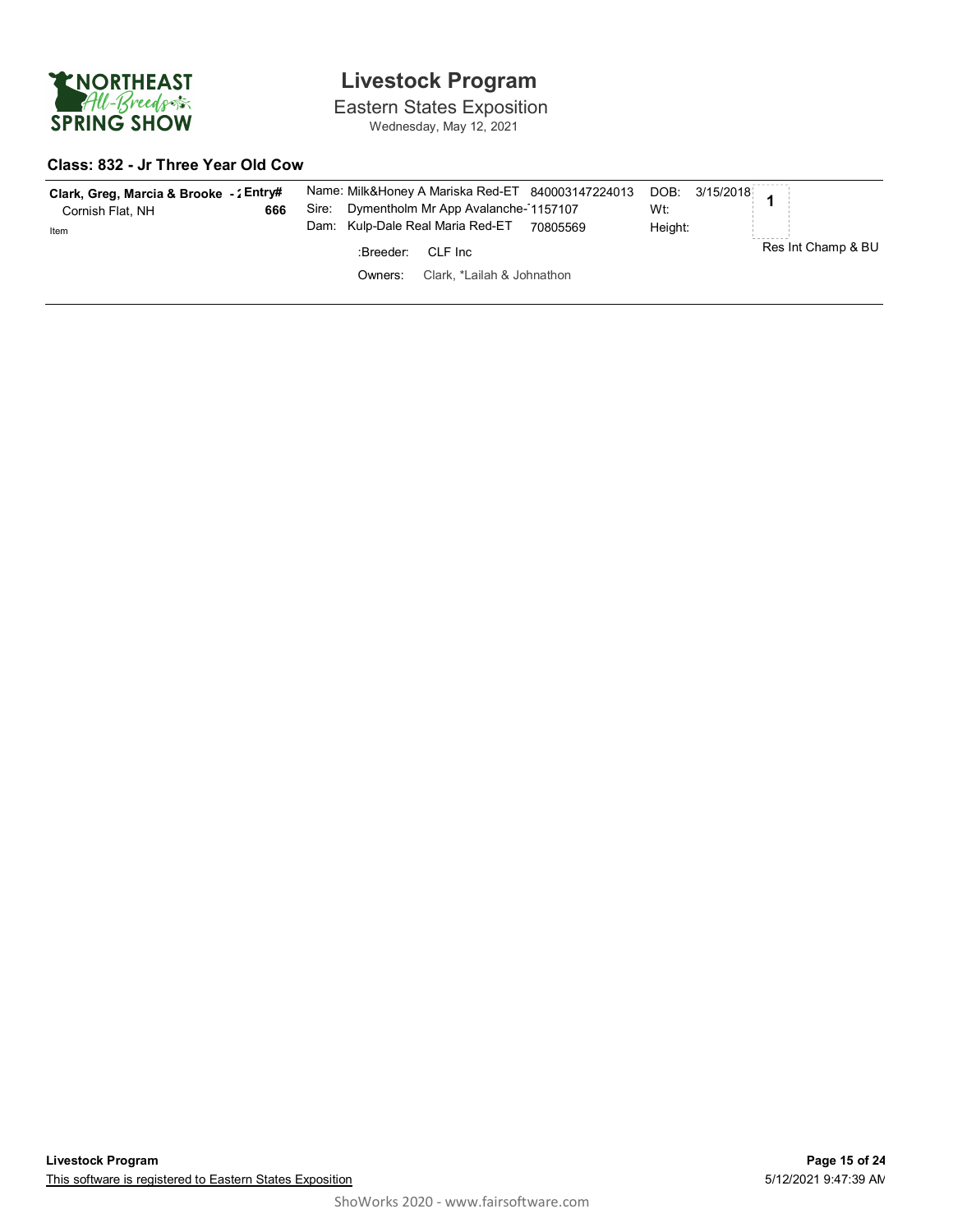

Eastern States Exposition Wednesday, May 12, 2021

#### **Class: 833 - Sr Three Year Old Cow**

| Sherman, Ella - 285<br>Turin, Ny<br>Item    | Entry#<br>363 | Name: Headwaters Crush Lovebug<br>Maverick Crush<br>Sire:<br>Headwaters Aftshock Ladybug<br>Dam:                                                                       | 144453454<br>12042760<br>143008071             | DOB: 12/22/2017<br>1<br>Wt:<br>Height:                 |     |
|---------------------------------------------|---------------|------------------------------------------------------------------------------------------------------------------------------------------------------------------------|------------------------------------------------|--------------------------------------------------------|-----|
|                                             |               | :Breeder:<br>Eric & Lorelle Sherman<br>Owners:<br>Sherman, *Ella                                                                                                       |                                                |                                                        | BU. |
| Pike, Hayden - 220<br>Granville, Ma<br>Item | Entry#<br>842 | Name: Brigeen Crush 3291<br>Sire:<br><b>Maverick Crush</b><br>Brigeen Wickham 2742<br>Dam:<br>:Breeder:<br>Brigeen Farms Inc<br>Owners:<br>Pike, *Hayden               | 840003147395090<br>12042760<br>840003132502377 | DOB:<br>12/21/2017<br>$\overline{2}$<br>Wt:<br>Height: |     |
| Cole, Cwen - 371<br>Roxbury, CT<br>Item     | Entry#<br>867 | Name: Brookfield-G C Whiskey-Red<br>Ri-Val-Re Color Me-Red-ET<br>Sire:<br>Brookfield-G D Fireball-Red<br>Dam:<br>Rebecca Groves<br>:Breeder:<br>Owners:<br>Cole, *Cwen | 144522853<br>72353626<br>143583451             | DOB:<br>9/30/2017<br>3<br>Wt:<br>Height:               |     |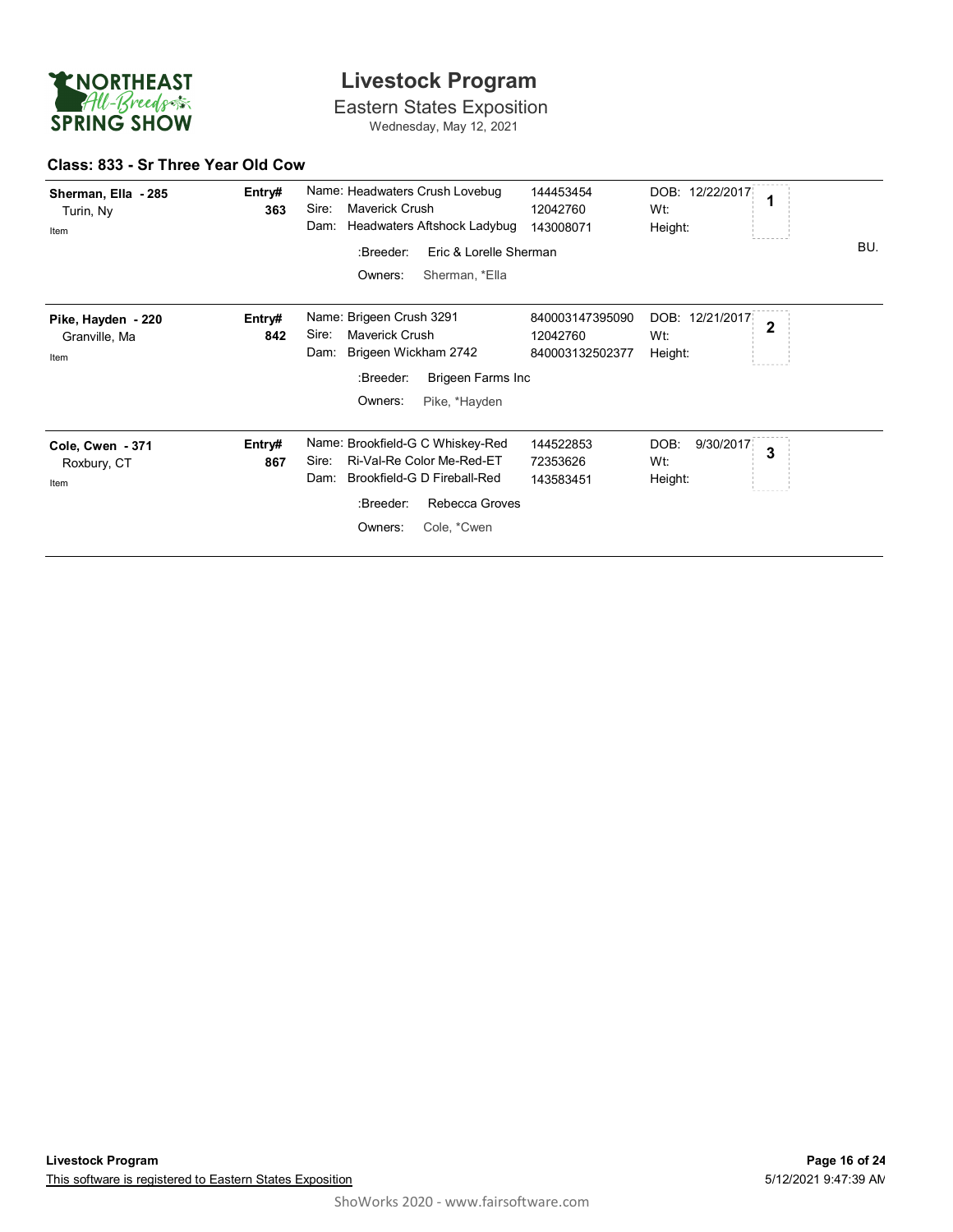

Eastern States Exposition Wednesday, May 12, 2021

#### **Class: 840 - Four Year Old Cow**

| Hill, Sarah - 289<br>Bristol, VT<br>Item       | Entry#<br>347 | Name: Petitclerc Doorman Sapphire-ET 110495362<br>Val-Bisson Doorman-ET<br>Sire:<br>Petitclerc Goldwyn Spady-ET<br>Dam:<br>:Breeder:<br>Ferme Petitclerc<br>Owners:<br>Hill, *Sarah | 107281711<br>106756991                          | DOB:<br>3/11/2017<br>1<br>Wt:<br>Height:<br>Sr & Grand Champ & BU |
|------------------------------------------------|---------------|-------------------------------------------------------------------------------------------------------------------------------------------------------------------------------------|-------------------------------------------------|-------------------------------------------------------------------|
| Koebke, Curtis - 236<br>dudley, MA<br>Item     | Entry#<br>28  | Name: Amerada S-Greta<br>Wa-Del-Bryant-ET<br>Sire:<br>Dam: Amerada Shottle Sangria-ET<br>:Breeder:<br>Curtis Koebke<br>Owners:<br>Koebke, *Curtis                                   | 73251168<br>1421148310<br>142527188             | DOB: 10/15/2016<br>$\overline{2}$<br>Wt:<br>Height:               |
| Schneider, Danny - 13<br>Morris, CT<br>Item    | Entry#<br>70  | Name: Watch-Hill DBack Elvira<br>Sire:<br>Mr D Apple Diamondback<br>Watch-Hill Redline Evita-ET<br>Dam:<br>Watch Hill Holsteins<br>:Breeder:<br>Owners:<br>Schneider, *Daniel       | 840003142920899<br>840003013721049<br>143328045 | DOB: 12/23/2016<br>3<br>Wt:<br>Height:                            |
| Bullard, Elizabeth - 253<br>Turner, ME<br>Item | Entry#<br>133 | Name: Brigeen M SS Gigi 2987-ET<br>View-Home Monterey-ET<br>Sire:<br>Brigeen Supersire SH Gigi<br>Dam:<br>Brigeen Farms Inc<br>:Breeder:<br>Bullard, *Sydney<br>Owners:             | 840003140282772<br>69087180<br>72575769         | DOB: 12/22/2016<br>4<br>Wt:<br>Height:                            |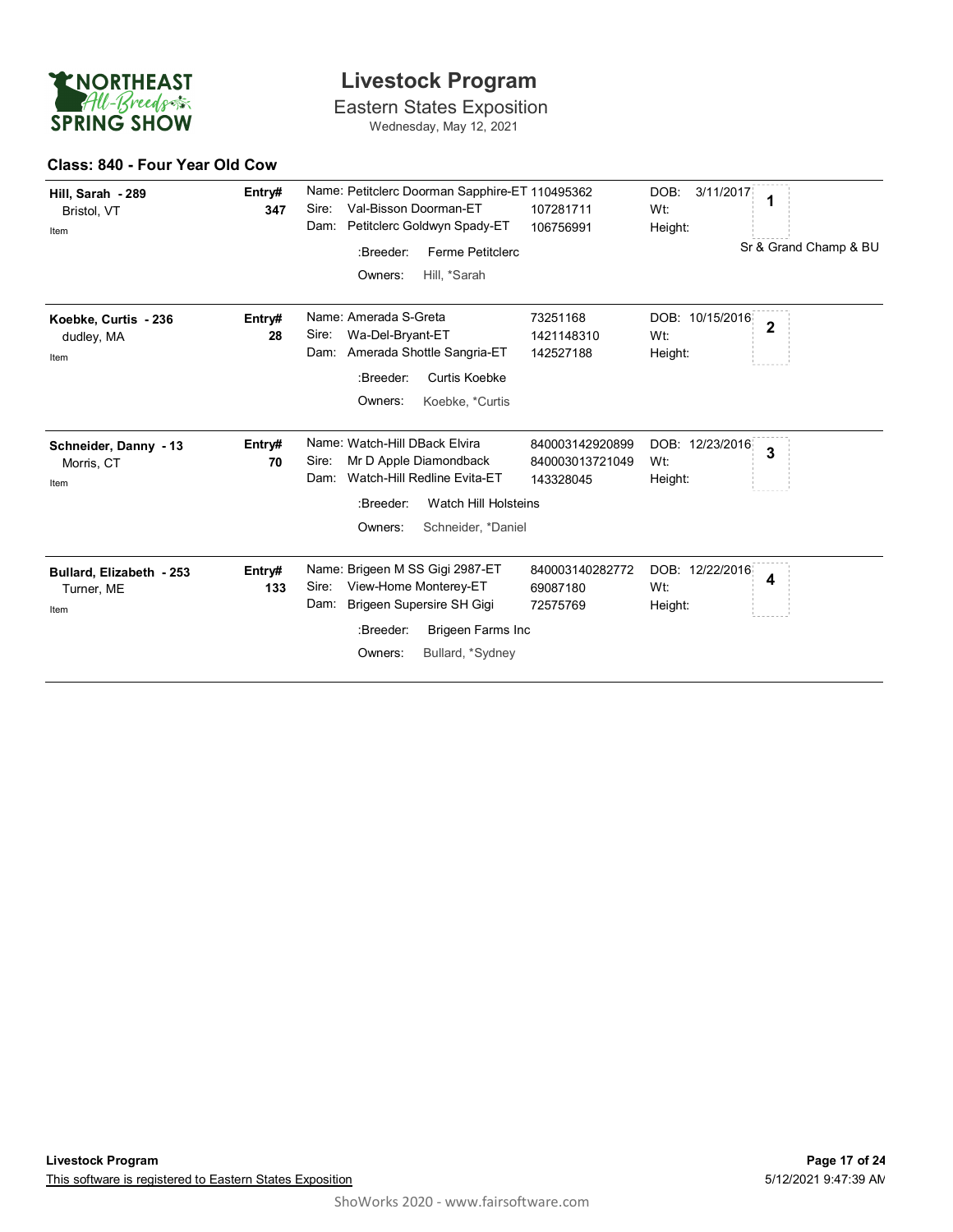

Eastern States Exposition Wednesday, May 12, 2021

#### **Class: 841 - Five Year Old Cow**

| Liddle, Hailee - 354<br>Argyle, NY<br>Item             | Entry#<br>713 | Name: Cookiecutter Aval Honey-ET<br>840003134739342<br>DOB:<br>6/9/2016<br>1<br>Dymentholm Mr App Avalanche-11957107<br>Sire:<br>Wt:<br>Cookiecutter SPR Hazelnu-ET<br>Dam:<br>840003010320148<br>Height:<br>HM Sr Champ & BU.<br>:Breeder:<br><b>Cookiecutter Holsteins LLC</b><br>Owners:<br>Liddle, *Hailee |
|--------------------------------------------------------|---------------|----------------------------------------------------------------------------------------------------------------------------------------------------------------------------------------------------------------------------------------------------------------------------------------------------------------|
| Thygesen, Keenan - 84<br>Tunbridge, VT<br>Item         | Entry#<br>337 | Name: Pineland Jacoby Highlight<br>840003140420976<br>DOB:<br>7/30/2016<br>$\overline{\mathbf{2}}$<br>Sire:<br>Cycle Doorman Jacoby-ET<br>Wt:<br>840003013614066<br><b>Pineland Atlantic Haven-ET</b><br>Dam:<br>71006502<br>Height:<br>:Breeder:<br><b>Pineland Farms Inc</b><br>Owners:<br>Thygesen, *Keenan |
| Windecker, Bryce - 329<br>Frankfort, NY<br>Item        | Entry#<br>931 | Name: Liddleholme WB Elsie-ET<br>840003134093270<br>DOB:<br>9/2/2015<br>3<br>Sire:<br>Gilette Windbrook-ETS<br>7816429<br>Wt:<br>Curr-Vale Goldwyn Emelyn<br>Dam:<br>66400919<br>Height:<br>:Breeder:<br>Anthony Liddle<br>Owners:<br>Wadsworth, *Blake                                                        |
| Boutin, Benjamin - 315<br><b>WILLISTON, VT</b><br>Item | Entry#<br>525 | Name: TopNotch Crown-P Glory-Red<br>840003231464455<br>DOB:<br>9/4/2015<br>4<br>Sandy-Valley Crown-P-Red-ET<br>Sire:<br>71181706<br>Wt:<br><b>TopNotch Mack Gloribel</b><br>Dam:<br>70926921<br>Height:<br>:Breeder:<br>Aaron Nadeau<br>Owners:<br>Boutin, *Ben                                                |
| Koebke, Curtis - 236<br>dudley, MA<br>Item             | Entry#<br>30  | Name: Amerada Mogul Sparkle<br>73251143<br>DOB: 11/14/2015<br>5<br>Mountfield Ssi Dcy Mogul-ET<br>Sire:<br>840003006972816<br>Wt:<br>Amerada Shottle Suellen-ET<br>Dam:<br>142823921<br>Height:<br>James & Krissanne Koebke<br>:Breeder:<br>Koebke, *Curtis<br>Owners:                                         |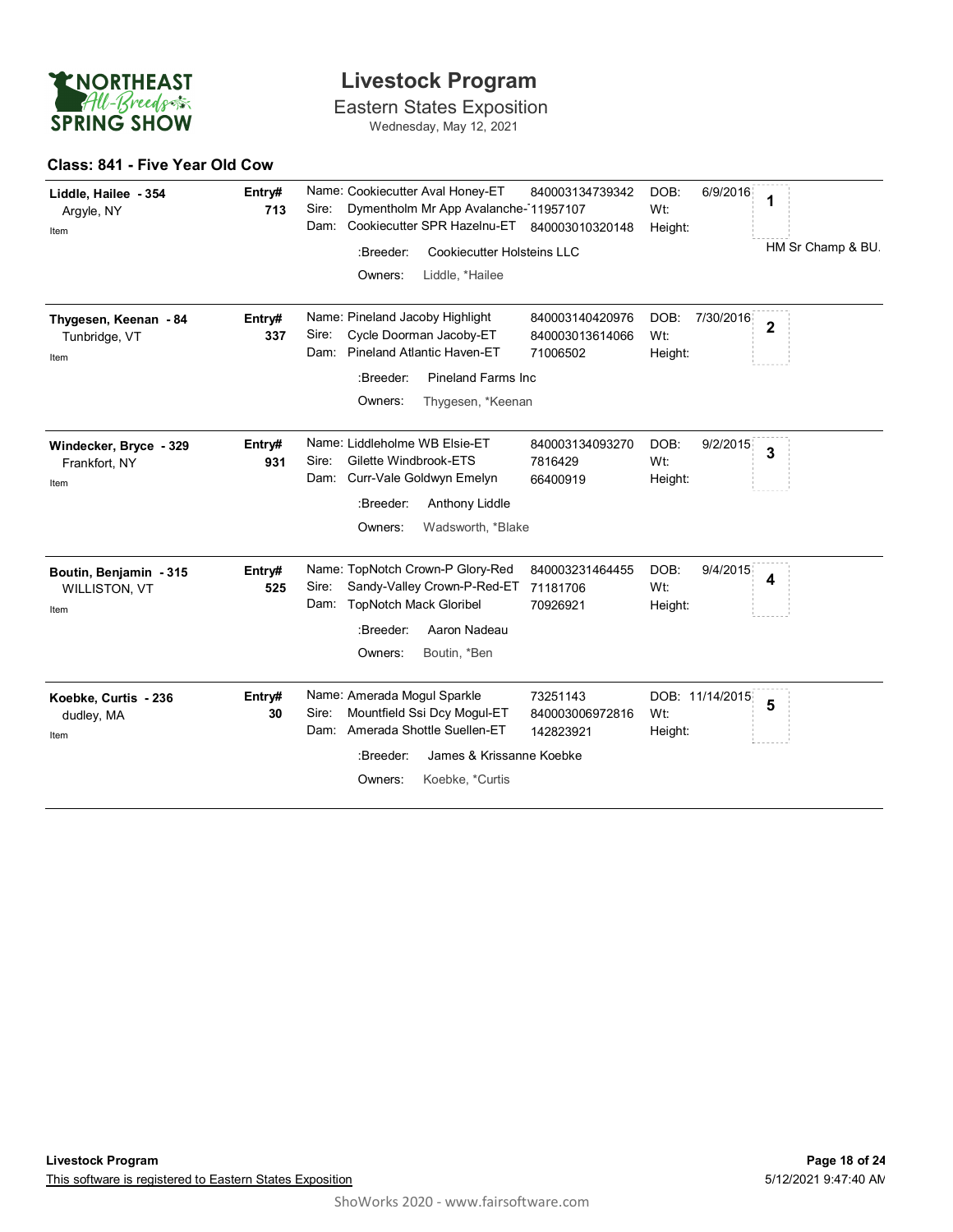

Eastern States Exposition Wednesday, May 12, 2021

#### **Class: 842 - Six Years & Older Cow**

| Menzi Jr, Kirt - 390<br>Horseheads, NY<br>Item               | Entry#<br>565 | Name: D-Andrews Absolute Lush<br>Apples Absolute-Red-ET<br>Sire:<br>Carpsdale-J Aftershock Lulu<br>Dam:                                                                      | 840003128474326<br>139358472<br>142880292 | 12/4/2014<br>DOB:<br>Wt:<br>Height:                           |
|--------------------------------------------------------------|---------------|------------------------------------------------------------------------------------------------------------------------------------------------------------------------------|-------------------------------------------|---------------------------------------------------------------|
|                                                              |               | :Breeder:<br>Duane & Ellen Andrews<br>Owners:<br>Mezni, *Kirt Jr                                                                                                             |                                           | Res Sr & Res Grand Champ & BU                                 |
| Sherman, Ella - 285<br>Turin, Ny<br>Item                     | Entry#<br>723 | Name: Headwaters Atwood Luna<br>Maple-Downs-I GW Atwood<br>Sire:<br><b>Headwaters Linjet Lucy</b><br>Dam:<br>:Breeder:<br>Eric Sherman<br>Owners:<br>Sherman, *Ella          | 142229642<br>8956379<br>135921065         | DOB:<br>9/1/2012<br>$\overline{\mathbf{2}}$<br>Wt:<br>Height: |
| McClure, Allen and Carolee - 34 Entry#<br>Hobart, NY<br>Item | 775           | Name: Quality Brokaw Razzle<br>Mr Atwood Brokaw-ET<br>Sire:<br><b>Quality Gibson Razzle</b><br>Dam:<br><b>Quality Holsteins</b><br>:Breeder:<br>Owners:<br>McClure, *Lance D | 12201551<br>140602463<br>8773498          | DOB:<br>3/18/2015<br>3<br>Wt:<br>Height:                      |